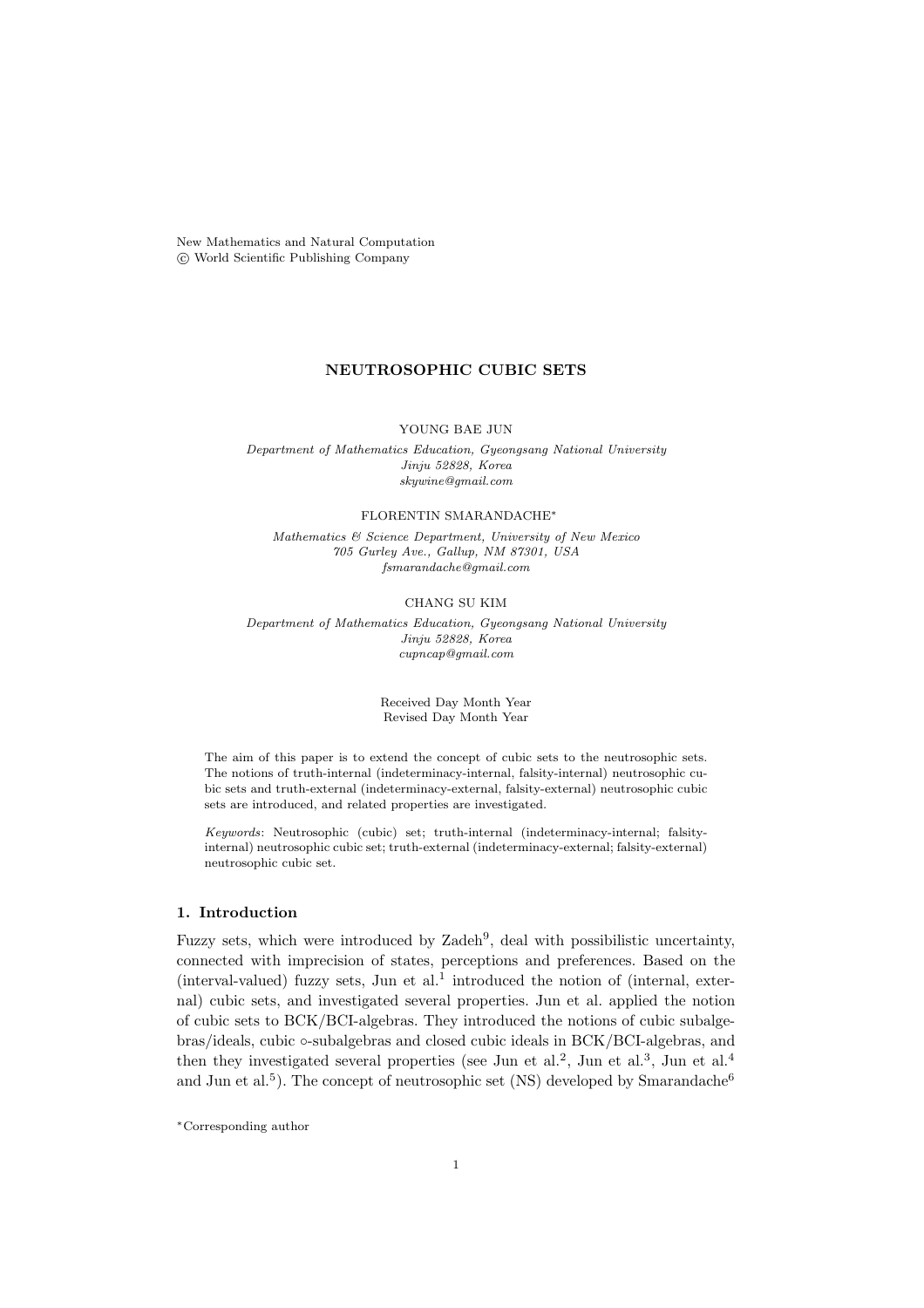and Smarandache<sup>7</sup> is a more general platform which extends the concepts of the classic set and fuzzy set, intuitionistic fuzzy set and interval valued intuitionistic fuzzy set. Neutrosophic set theory is applied to various part (refer to the site http://fs.gallup.unm.edu/neutrosophy.htm).

In this paper, we extend the concept of cubic sets to the neutrosophic sets. We introduce the notions of truth-internal (indeterminacy-internal, falsity-internal) neutrosophic cubic sets and truth-external (indeterminacy-external, falsity-external) neutrosophic cubic sets, and investigate related properties. We show that the P-union and the P-intersection of truth-internal (indeterminacy-internal, falsityinternal) neutrosophic cubic sets are also truth-internal (indeter-minacy-internal, falsity-internal) neutrosophic cubic sets We provide examples to show that the P-union and the P-intersection of truth-external (indeterminacy-external, falsityexternal) neutrosophic cubic sets may not be truth-external (indeterminacyexternal, falsity-external) neutrosophic cubic sets, and the R-union and the Rintersection of truth-internal (indeterminacy-internal, falsity-internal) neutrosophic cubic sets may not be truth-internal (indeterminacy-internal, falsity-internal) neutrosophic cubic sets. We provide conditions for the R-union of two T-internal (resp. I-internal and F-internal) neutrosophic cubic sets to be a T-internal (resp. I-internal and F-internal) neutrosophic cubic set.

#### 2. Preliminaries

A fuzzy set in a set X is defined to be a function  $\lambda : X \to [0,1]$ . Denote by  $[0,1]^X$ the collection of all fuzzy sets in a set X. Define a relation  $\leq$  on  $[0, 1]^{X}$  as follows:

 $(\forall \lambda, \mu \in [0, 1]^X)$   $(\lambda \leq \mu \iff (\forall x \in X)(\lambda(x) \leq \mu(x))).$ 

The join  $(\vee)$  and meet  $(\wedge)$  of  $\lambda$  and  $\mu$  are defined by

$$
(\lambda \vee \mu)(x) = \max{\lambda(x), \mu(x)},
$$
  

$$
(\lambda \wedge \mu)(x) = \min{\lambda(x), \mu(x)},
$$

respectively, for all  $x \in X$ . The complement of  $\lambda$ , denoted by  $\lambda^c$ , is defined by

$$
(\forall x \in X) \, (\lambda^c(x) = 1 - \lambda(x)).
$$

For a family  $\{\lambda_i \mid i \in \Lambda\}$  of fuzzy sets in X, we define the join  $(\vee)$  and meet  $(\wedge)$ operations as follows:

$$
\left(\bigvee_{i\in\Lambda}\lambda_i\right)(x) = \sup\{\lambda_i(x) \mid i \in \Lambda\},\
$$

$$
\left(\bigwedge_{i\in\Lambda}\lambda_i\right)(x) = \inf\{\lambda_i(x) \mid i \in \Lambda\},\
$$

respectively, for all  $x \in X$ .

By an interval number we mean a closed subinterval  $\tilde{a} = [a^-, a^+]$  of [0, 1], where  $0 \leq a^- \leq a^+ \leq 1$ . The interval number  $\tilde{a} = [a^-, a^+]$  with  $a^- = a^+$  is denoted by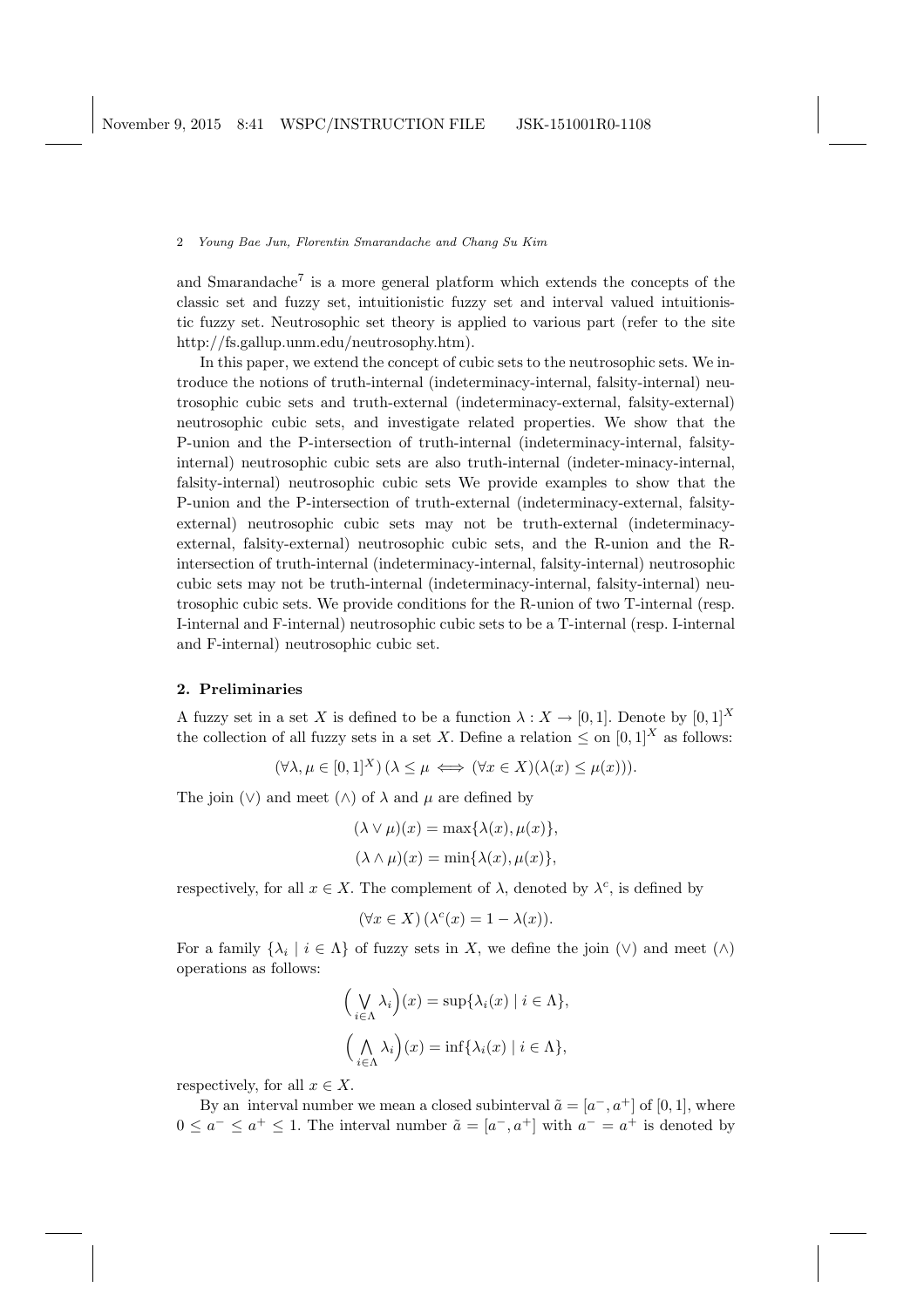**a**. Denote by  $[[0,1]]$  the set of all interval numbers. Let us define what is known as refined minimum (briefly, rmin) of two elements in  $[[0,1]]$ . We also define the symbols " $\geq$ ", " $\preceq$ ", " $\equiv$ " in case of two elements in [[0, 1]]. Consider two interval symbols  $\leq$ ,  $\geq$ ,  $=$  in case of two elements<br>numbers  $\tilde{a}_1 := [\overline{a}_1^-, \overline{a}_1^+]$  and  $\tilde{a}_2 := [\overline{a}_2^-, \overline{a}_2^+]$ . Then

rmin 
$$
\{\tilde{a}_1, \tilde{a}_2\}
$$
 = [min  $\{a_1^-, a_2^-\}$ , min  $\{a_1^+, a_2^+\}$ ],  
 $\tilde{a}_1 \succeq \tilde{a}_2$  if and only if  $a_1^- \ge a_2^-$  and  $a_1^+ \ge a_2^+$ ,

and similarly we may have  $\tilde{a}_1 \preceq \tilde{a}_2$  and  $\tilde{a}_1 = \tilde{a}_2$ . To say  $\tilde{a}_1 \succ \tilde{a}_2$  (resp.  $\tilde{a}_1 \prec \tilde{a}_2$ ) we mean  $\tilde{a}_1 \succeq \tilde{a}_2$  and  $\tilde{a}_1 \neq \tilde{a}_2$  (resp.  $\tilde{a}_1 \preceq \tilde{a}_2$  and  $\tilde{a}_1 \neq \tilde{a}_2$ ). Let  $\tilde{a}_i \in [[0, 1]]$  where  $i \in \Lambda$ . We define

$$
\min_{i \in \Lambda} \tilde{a}_i = \left[ \inf_{i \in \Lambda} a_i^-, \inf_{i \in \Lambda} a_i^+ \right] \quad \text{and} \quad \operatorname{rsup}_{i \in \Lambda} \tilde{a}_i = \left[ \sup_{i \in \Lambda} a_i^-, \sup_{i \in \Lambda} a_i^+ \right].
$$

For any  $\tilde{a} \in [[0,1]],$  its complement, denoted by  $\tilde{a}^c$ , is defined be the interval number

$$
\tilde{a}^c = [1 - a^+, 1 - a^-].
$$

Let X be a nonempty set. A function  $A: X \to [[0,1]]$  is called an interval-valued fuzzy set (briefly, an IVF set) in X. Let  $IVF(X)$  stand for the set of all IVF sets in X. For every  $A \in IVF(X)$  and  $x \in X$ ,  $A(x) = [A^-(x), A^+(x)]$  is called the degree of membership of an element x to A, where  $A^- : X \to I$  and  $A^+ : X \to I$  are fuzzy sets in  $X$  which are called a lower fuzzy set and an upper fuzzy set in  $X$ , respectively. For simplicity, we denote  $A = [A^-, A^+]$ . For every  $A, B \in IVF(X)$ , we define

$$
A \subseteq B \Leftrightarrow A(x) \preceq B(x) \text{ for all } x \in X,
$$

and

$$
A = B \Leftrightarrow A(x) = B(x) \text{ for all } x \in X.
$$

The complement  $A^c$  of  $A \in IVF(X)$  is defined as follows:  $A^c(x) = A(x)^c$  for all  $x \in X$ , that is,

$$
A^{c}(x) = [1 - A^{+}(x), 1 - A^{-}(x)] \text{ for all } x \in X.
$$

For a family  $\{A_i \mid i \in \Lambda\}$  of IVF sets in X where  $\Lambda$  is an index set, the union  $G =$  $\bigcup_{i\in\Lambda} A_i$  and the intersection  $F = \bigcap_{i\in\Lambda} A_i$  are defined as follows:

$$
G(x) = \left(\bigcup_{i \in \Lambda} A_i\right)(x) = \sup_{i \in \Lambda} A_i(x)
$$

and

$$
F(x) = \left(\bigcap_{i \in \Lambda} A_i\right)(x) = \inf_{i \in \Lambda} A_i(x)
$$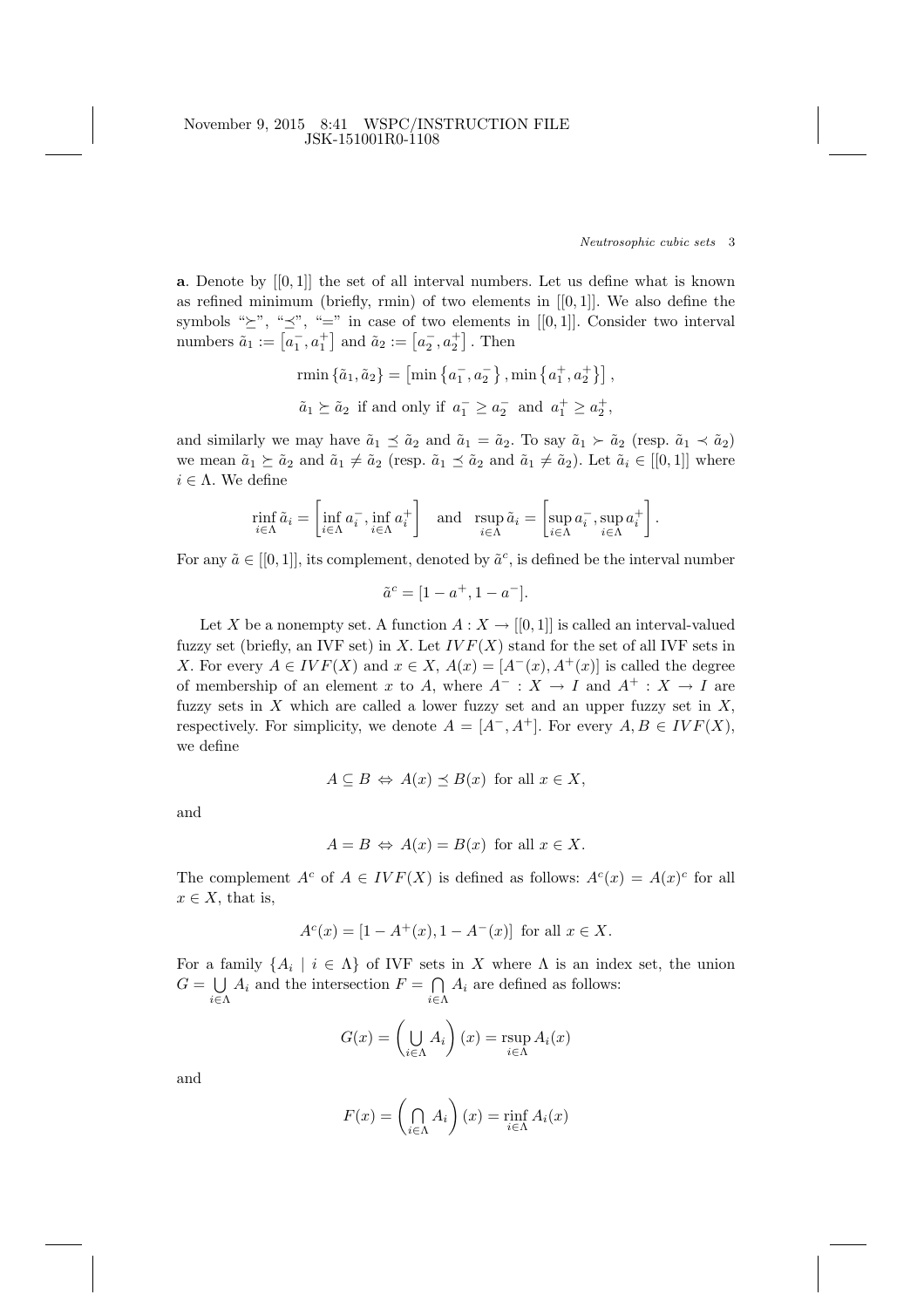for all  $x \in X$ , respectively.

Let X be a non-empty set. A neutrosophic set (NS) in X (see Smarandache<sup>6</sup>) is a structure of the form:

$$
\Lambda := \{ \langle x; \lambda_T(x), \lambda_I(x), \lambda_F(x) \rangle \mid x \in X \}
$$

where  $\lambda_T : X \to [0,1]$  is a truth membership function,  $\lambda_I : X \to [0,1]$  is an indeterminate membership function, and  $\lambda_F : X \to [0,1]$  is a false membership function.

Let  $X$  be a non-empty set. An interval neutrosophic set (INS) in  $X$  (see Wang et al.<sup>8</sup> ) is a structure of the form:

$$
\mathbf{A} := \{ \langle x; A_T(x), A_I(x), A_F(x) \rangle \mid x \in X \}
$$

where  $A_T$ ,  $A_I$  and  $A_F$  are interval-valued fuzzy sets in X, which are called an interval truth membership function, an interval indeterminacy membership function and an interval falsity membership function, respectively.

### 3. Neutrosophic cubic sets

Jun et al.<sup>1</sup> have defined the cubic set as follows:

Let  $X$  be a non-empty set. A cubic set in  $X$  is a structure of the form:

$$
\mathbf{C} = \{(x, A(x), \lambda(x)) \mid x \in X\}
$$

where A is an interval-valued fuzzy set in X and  $\lambda$  is a fuzzy set in X.

We consider the notion of neutrosophic cubic sets as an extension of cubic sets.

Definition 3.1. Let X be a non-empty set. A neutrosophic cubic set (NCS) in X is a pair  $\mathscr{A} = (\mathbf{A}, \Lambda)$  where  $\mathbf{A} := \{ \langle x, A_T (x), A_I (x), A_F (x) \rangle \mid x \in X \}$  is an interval neutrosophic set in X and  $\Lambda := \{\langle x; \lambda_T(x), \lambda_I(x), \lambda_F(x)\rangle | x \in X\}$  is a neutrosophic set in X.

Example 3.1. For  $X = \{a, b, c\}$ , the pair  $\mathscr{A} = (\mathbf{A}, \Lambda)$  with the tabular representation in Table 1 is a neutrosophic cubic set in  $X$ .

Table 1. Tabular representation of  $\mathscr{A} = (\mathbf{A}, \Lambda)$ 

|   | $\mathbf{A}(x)$                      | $\Lambda(x)$    |
|---|--------------------------------------|-----------------|
| a | ([0.2, 0.3], [0.3, 0.5], [0.3, 0.5]) | (0.1, 0.2, 0.3) |
|   | ([0.4, 0.7], [0.1, 0.4], [0.2, 0.4]) | (0.3, 0.2, 0.7) |
|   | ([0.6, 0.9], [0.0, 0.2], [0.3, 0.4]) | (0.5, 0.2, 0.3) |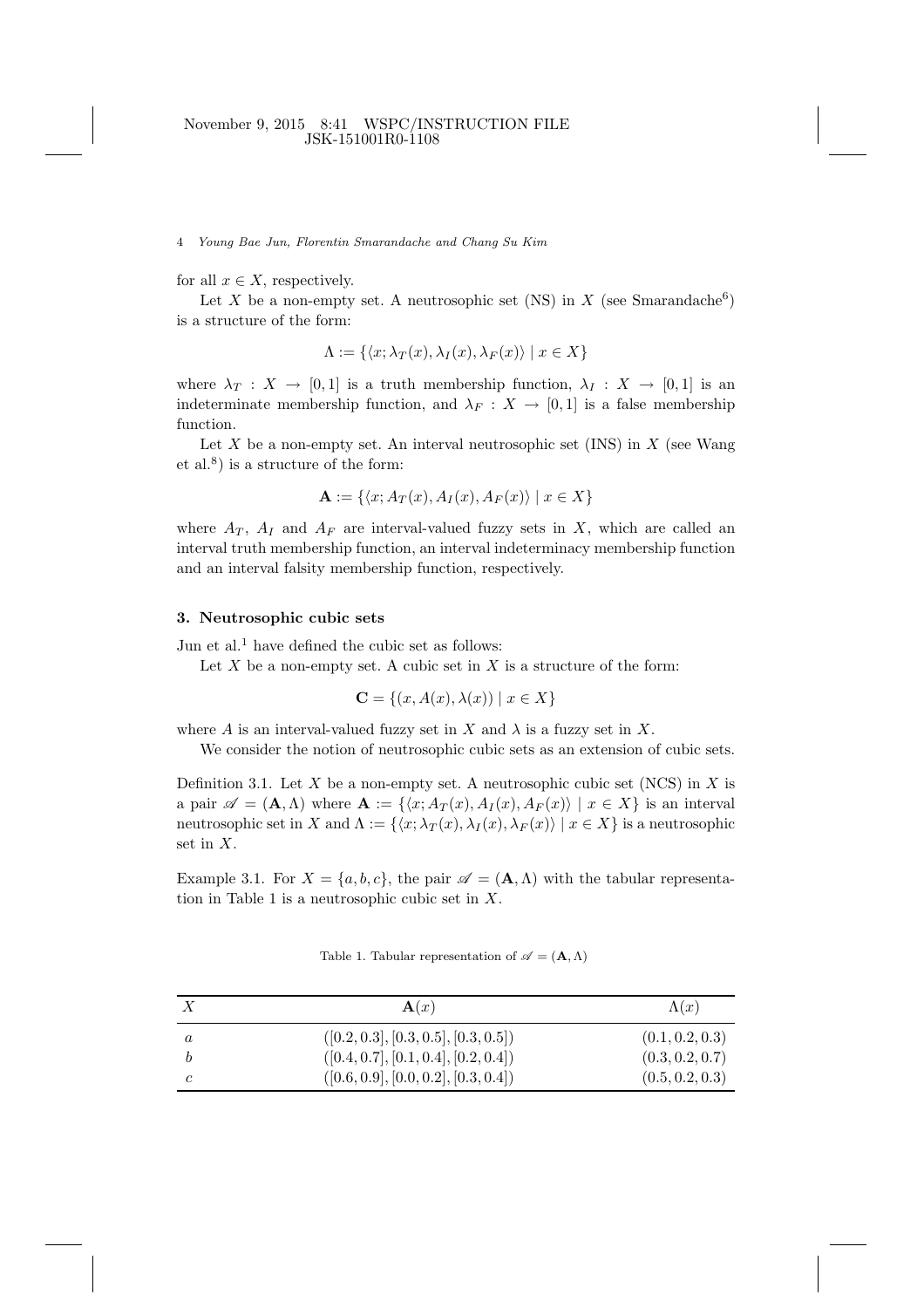Example 3.2. For a non-empty set  $X$  and any INS

 $\mathbf{A} := \{ \langle x; A_T (x), A_I (x), A_F (x) \rangle \mid x \in X \}$ 

in X, we know that  $\mathscr{C} = (\mathbf{C}, \Phi)_1 := (\mathbf{A}, \Lambda_1)$  and  $\mathscr{C} = (\mathbf{C}, \Phi)_0 := (\mathbf{A}, \Lambda_0)$  are neutrosophic cubic sets in X where  $\Lambda_1 := {\{(x; 1, 1, 1) | x \in X\}}$  and  $\Lambda_0 :=$  $\{\langle x, 0, 0, 0\rangle \mid x \in X\}$  in X. If we take  $\lambda_T(x) = \frac{A^T_T(x) + A^T_T(x)}{2}$  $\frac{+A_T^+(x)}{2}, \lambda_I(x) = \frac{A_I^-(x)+A_I^+(x)}{2}$  $\frac{+A_i(x)}{2},$ and  $\lambda_F(x) = \frac{A_F^-(x) + A_F^+(x)}{2}$  $\frac{A+B_F(x)}{2}$ , then  $\mathscr{A} = (\mathbf{A}, \Lambda)$  is a neutrosophic cubic set in X

Definition 3.2. Let X be a non-empty set. A neutrosophic cubic set  $\mathscr{A} = (\mathbf{A}, \Lambda)$  in  $X$  is said to be

• truth-internal (briefly, T-internal) if the following inequality is valid

$$
(\forall x \in X) \left( A_T^-(x) \le \lambda_T(x) \le A_T^+(x) \right), \tag{3.1}
$$

• indeterminacy-internal (briefly, I-internal) if the following inequality is valid

$$
(\forall x \in X) \left( A_I^-(x) \le \lambda_I(x) \le A_I^+(x) \right), \tag{3.2}
$$

• falsity-internal (briefly, F-internal) if the following inequality is valid

$$
(\forall x \in X) \left( A_F^-(x) \le \lambda_F(x) \le A_F^+(x) \right). \tag{3.3}
$$

If a neutrosophic cubic set  $\mathscr{A} = (\mathbf{A}, \Lambda)$  in X satisfies (3.1), (3.2) and (3.3), we say that  $\mathscr{A} = (\mathbf{A}, \Lambda)$  is an internal neutrosophic cubic in X.

Example 3.3. For  $X = \{a, b, c\}$ , the pair  $\mathscr{A} = (\mathbf{A}, \Lambda)$  with the tabular representation in Table 2 is an internal neutrosophic cubic set in X.

|   | $\mathbf{A}(x)$                      | $\Lambda(x)$       |
|---|--------------------------------------|--------------------|
| a | ([0.2, 0.3], [0.3, 0.5], [0.3, 0.5]) | (0.25, 0.35, 0.40) |
|   | ([0.4, 0.7], [0.1, 0.4], [0.2, 0.4]) | (0.50, 0.30, 0.30) |
|   | ([0.6, 0.9], [0.0, 0.2], [0.3, 0.4]) | (0.70, 0.10, 0.35) |

Table 2. Tabular representation of  $\mathscr{A} = (\mathbf{A}, \Lambda)$ 

Definition 3.3. Let X be a non-empty set. A neutrosophic cubic set  $\mathscr{A} = (\mathbf{A}, \Lambda)$  in  $X$  is said to be

• truth-external (briefly, T-external) if the following inequality is valid

$$
(\forall x \in X) \left(\lambda_T(x) \notin (A_T^-(x), A_T^+(x))\right),\tag{3.4}
$$

• indeterminacy-external (briefly, I-external) if the following inequality is valid

$$
(\forall x \in X) \left(\lambda_I(x) \notin (A_I^-(x), A_I^+(x))\right),\tag{3.5}
$$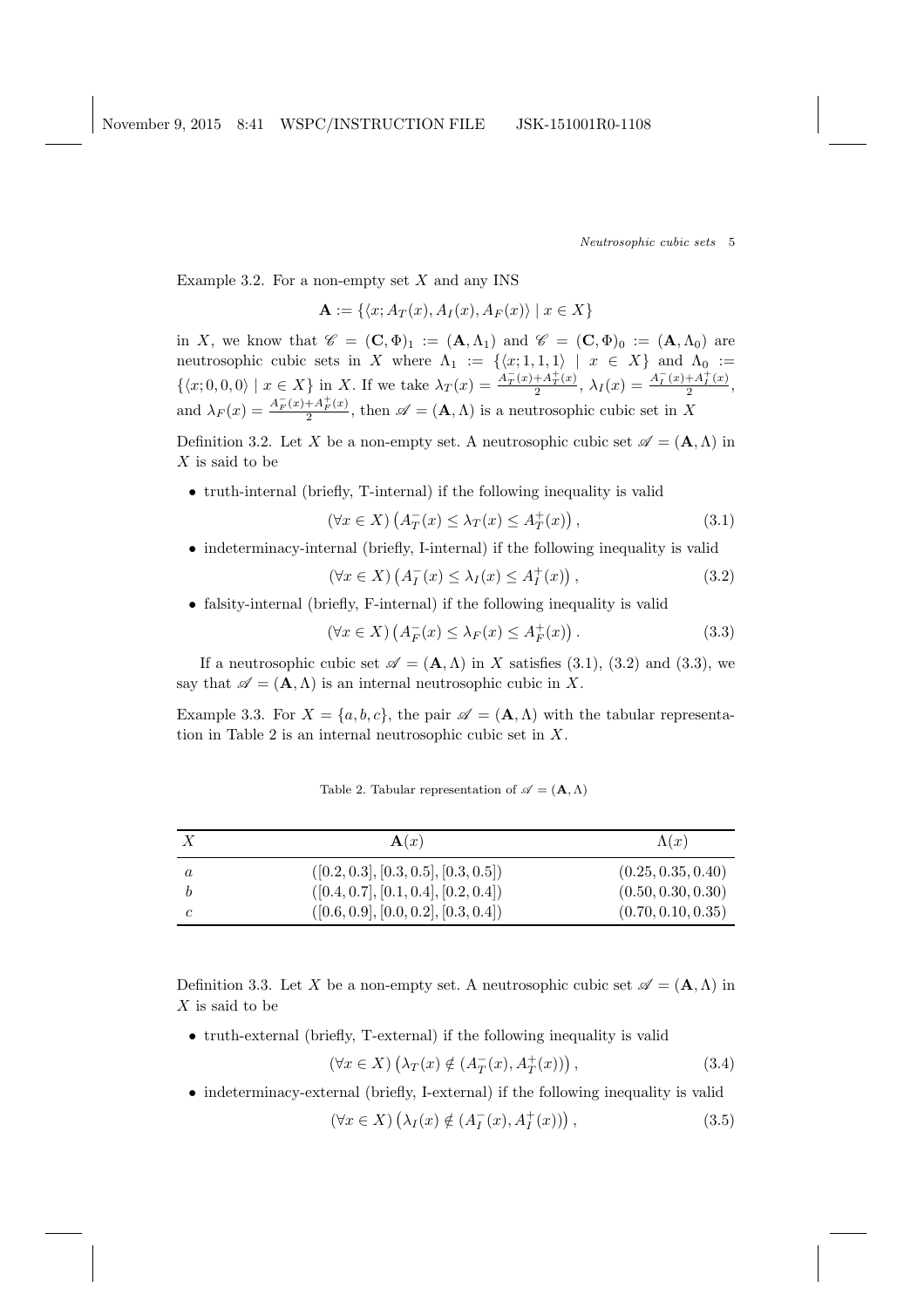- 6 Young Bae Jun, Florentin Smarandache and Chang Su Kim
	- falsity-external (briefly, F-external) if the following inequality is valid

$$
(\forall x \in X) \left(\lambda_F(x) \notin (A_F^-(x), A_F^+(x))\right). \tag{3.6}
$$

 $\Box$ 

If a neutrosophic cubic set  $\mathscr{A} = (\mathbf{A}, \Lambda)$  in X satisfies (3.4), (3.5) and (3.6), we say that  $\mathscr{A} = (\mathbf{A}, \Lambda)$  is an external neutrosophic cubic in X.

Proposition 3.1. Let  $\mathscr{A} = (\mathbf{A}, \Lambda)$  be a neutrosophic cubic set in a non-empty set X which is not external. Then there exists  $x \in X$  such that  $\lambda_T(x) \in (A_T^-(x), A_T^+(x)),$  $\lambda_I(x) \in (A_I^-(x), A_I^+(x)),$  or  $\lambda_F(x) \in (A_F^-(x), A_F^+(x)).$ 

Proof. Straightforward.

Proposition 3.2. Let  $\mathscr{A} = (\mathbf{A}, \Lambda)$  be a neutrosophic cubic set in a non-empty set X. If  $\mathscr{A} = (\mathbf{A}, \Lambda)$  is both T-internal and T-external, then

$$
(\forall x \in X) \left(\lambda_T(x) \in \{A_T^-(x) \mid x \in X\} \cup \{A_T^+(x) \mid x \in X\}\right).
$$
 (3.7)

**Proof.** Two conditions (3.1) and (3.4) imply that  $A_T^-(x) \leq \lambda_T(x) \leq A_T^+(x)$  and  $\lambda_T(x) \notin (A_T^-(x), A_T^+(x))$  for all  $x \in X$ . It follows that  $\lambda_T(x) = A_T^-(x)$  or  $\lambda_T(x) =$  $A_T^+(x)$ , and so that  $\lambda_T(x) \in \{A_T^-(x) \mid x \in X\} \cup \{A_T^+(x) \mid x \in X\}.$  $\Box$ 

Similarly, we have the following propositions.

Proposition 3.3. Let  $\mathscr{A} = (\mathbf{A}, \Lambda)$  be a neutrosophic cubic set in a non-empty set X. If  $\mathscr{A} = (\mathbf{A}, \Lambda)$  is both I-internal and I-external, then

$$
(\forall x \in X) \left(\lambda_I(x) \in \{A_I^-(x) \mid x \in X\} \cup \{A_I^+(x) \mid x \in X\}\right).
$$
 (3.8)

Proposition 3.4. Let  $\mathscr{A} = (\mathbf{A}, \Lambda)$  be a neutrosophic cubic set in a non-empty set X. If  $\mathscr{A} = (\mathbf{A}, \Lambda)$  is both F-internal and F-external, then

$$
(\forall x \in X) \left(\lambda_F(x) \in \{A_F^-(x) \mid x \in X\} \cup \{A_F^+(x) \mid x \in X\}\right).
$$
 (3.9)

Definition 3.4. Let  $\mathscr{A} = (\mathbf{A}, \Lambda)$  and  $\mathscr{B} = (\mathbf{B}, \Psi)$  be neutrosophic cubic sets in a non-empty set  $X$  where

 $\mathbf{A} := \{ \langle x; A_T (x), A_I (x), A_F (x) \rangle \mid x \in X \},\$  $\Lambda := \{ \langle x; \lambda_T (x), \lambda_I (x), \lambda_F (x) \rangle \mid x \in X \},\$  $\mathbf{B} := \{ \langle x; B_T (x), B_I (x), B_F (x) \rangle \mid x \in X \},\$  $\Psi := \{ \langle x; \psi_T (x), \psi_I (x), \psi_F (x) \rangle \mid x \in X \}.$ 

Then we define the equality, P-order and R-order as follows:

- (a) (Equality)  $\mathscr{A} = \mathscr{B} \Leftrightarrow \mathbf{A} = \mathbf{B}$  and  $\Lambda = \Psi$ .
- (b) (P-order)  $\mathscr{A} \subseteq_P \mathscr{B} \Leftrightarrow \mathbf{A} \subseteq \mathbf{B}$  and  $\Lambda \leq \Psi$ .
- (b) (R-order)  $\mathscr{A} \subseteq_R \mathscr{B} \Leftrightarrow \mathbf{A} \subseteq \mathbf{B}$  and  $\Lambda \geq \Psi$ .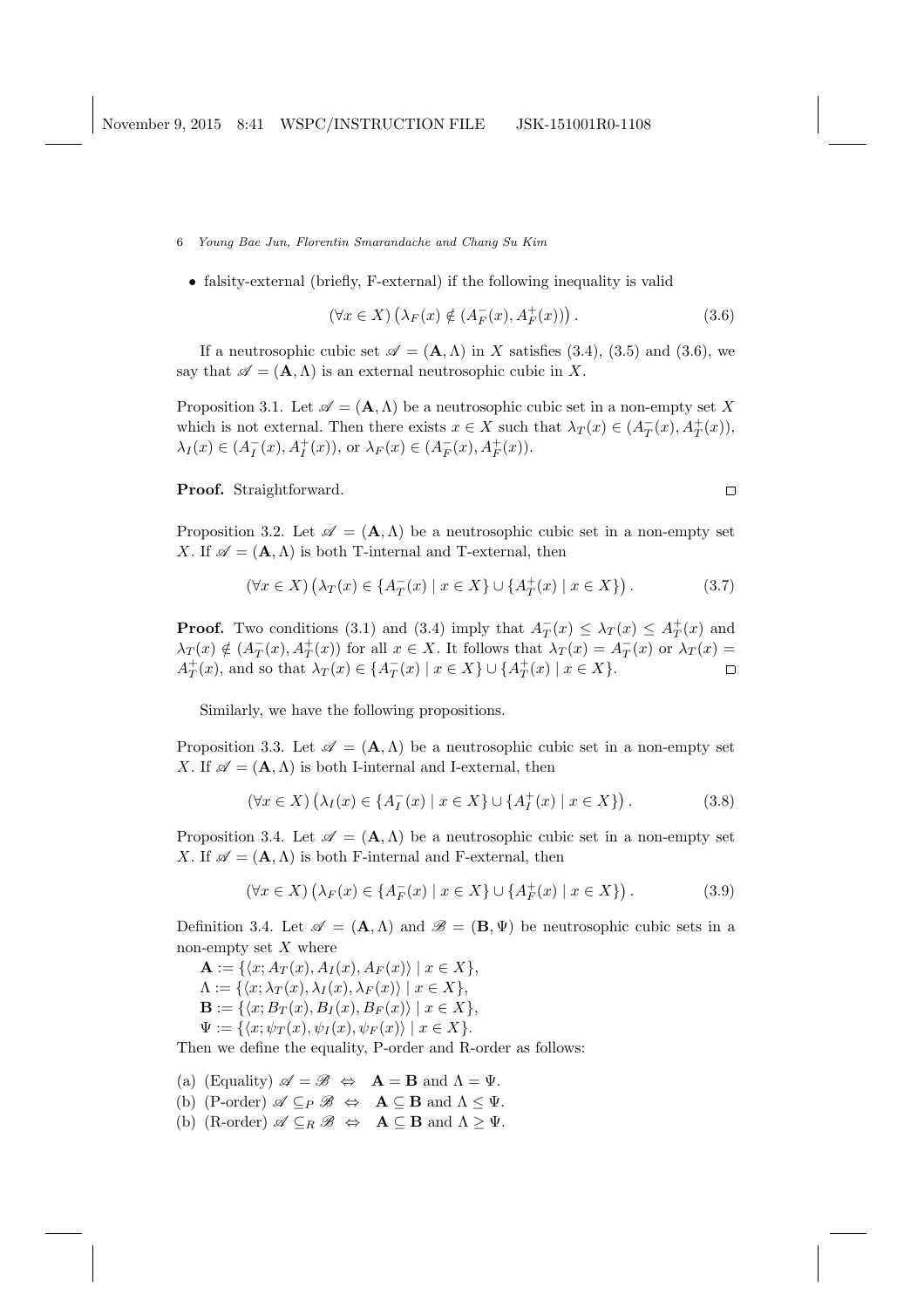We now define the P-union, P-intersection, R-union and R-intersection of neutrosophic cubic sets as follows:

Definition 3.5. For any neutrosophic cubic sets  $\mathscr{A}_i = (\mathbf{A}_i, \Lambda_i)$  in a non-empty set  $X$  where

 $A_i := \{ \langle x; A_{iT}(x), A_{iI}(x), A_{iF}(x) \rangle \mid x \in X \},\$  $\Lambda_i := \{ \langle x; \lambda_{iT}(x), \lambda_{iI}(x), \lambda_{iF}(x) \rangle \mid x \in X \}$ for  $i \in J$  and J is any index set, we define

(a) 
$$
\bigcup_{i \in J} \mathscr{A}_i = \left( \bigcup_{i \in J} \mathbf{A}_i, \bigvee_{i \in J} \Lambda_i \right)
$$
 (P-union)  
\n(b) 
$$
\bigcap_{i \in J} \mathscr{A}_i = \left( \bigcap_{i \in J} \mathbf{A}_i, \bigwedge_{i \in J} \Lambda_i \right)
$$
  
\n(c) 
$$
\bigcup_{i \in J} \mathscr{A}_i = \left( \bigcup_{i \in J} \mathbf{A}_i, \bigwedge_{i \in J} \Lambda_i \right)
$$
 (R-union)

(d) 
$$
\bigcap_{i \in J} \mathscr{A}_i = \bigcap_{i \in J} \mathbf{A}_i, \bigvee_{i \in J} \Lambda_i
$$

(R-intersection)

,

,

where  
\n
$$
\bigcup_{i \in J} \mathbf{A}_{i} = \left\{ \left\langle x; \left( \bigcup_{i \in J} A_{iT} \right) (x), \left( \bigcup_{i \in J} A_{iI} \right) (x), \left( \bigcup_{i \in J} A_{iF} \right) (x) \right\rangle \mid x \in X \right\}
$$
\n
$$
\bigvee_{i \in J} \Lambda_{i} = \left\{ \left\langle x; \left( \bigvee_{i \in J} \lambda_{iT} \right) (x), \left( \bigvee_{i \in J} \lambda_{iI} \right) (x), \left( \bigvee_{i \in J} \lambda_{iF} \right) (x) \right\rangle \mid x \in X \right\},
$$
\n
$$
\bigcap_{i \in J} \mathbf{A}_{i} = \left\{ \left\langle x; \left( \bigcap_{i \in J} A_{iT} \right) (x), \left( \bigcap_{i \in J} A_{iI} \right) (x), \left( \bigcap_{i \in J} A_{iF} \right) (x) \right\rangle \mid x \in X \right\}
$$
\n
$$
\bigwedge_{i \in J} \Lambda_{i} = \left\{ \left\langle x; \left( \bigwedge_{i \in J} \lambda_{iT} \right) (x), \left( \bigwedge_{i \in J} \lambda_{iI} \right) (x), \left( \bigwedge_{i \in J} \lambda_{iF} \right) (x) \right\rangle \mid x \in X \right\}.
$$

The complement of  $\mathscr{A} = (\mathbf{A}, \Lambda)$  is defined to be the neutrosophic cubic set  $\mathscr{A}^c = (\mathbf{A}^c, \Lambda^c)$  where  $\mathbf{A}^c := \{ \langle x, A_T^c(x), A_T^c(x), A_F^c(x) \rangle \mid x \in X \}$  is an interval neutrosophic set in X and  $\Lambda^c := \{ \langle x; \lambda_T^c(x), \lambda_I^c(x), \lambda_F^c(x) \rangle \mid x \in X \}$  is a neutrosophic set in X.  $\overline{a}$  $\sqrt{c}$  $\overline{a}$  $\sqrt{c}$ 

Obviously, 
$$
(\mathscr{A}^c)^c = \mathscr{A}
$$
,  $\left(\bigcup_{\substack{i \in J}} \mathscr{A}_i\right)^c = \bigcap_{i \in J} \mathscr{A}_i^c$ ,  $\left(\bigcap_{i \in J} \mathscr{A}_i\right)^c = \bigcup_{i \in J} \mathscr{A}_i^c$ ,  
 $\left(\bigcup_{\substack{i \in J}} \mathscr{A}_i\right)^c = \bigcap_{i \in J} \mathscr{A}_i^c$ , and  $\left(\bigcap_{i \in J} \mathscr{A}_i\right)^c = \bigcup_{i \in J} \mathscr{A}_i^c$ .  
The following proposition is clear.

Proposition 3.5. For any neutrosophic cubic sets  $\mathscr{A} = (\mathbf{A}, \Lambda), \mathscr{B} = (\mathbf{B}, \Psi), \mathscr{C} =$  $(C, \Phi)$ , and  $\mathscr{D} = (D, \Omega)$  in a non-empty set X, we have

- (1) if  $\mathscr{A} \subseteq_P \mathscr{B}$  and  $\mathscr{B} \subseteq_P \mathscr{C}$  then  $\mathscr{A} \subseteq_P \mathscr{C}$ .
- (2) if  $\mathscr{A} \subseteq_P \mathscr{B}$  then  $\mathscr{B}^c \subseteq_P \mathscr{A}^c$ .
- (3) if  $\mathscr{A} \subseteq_P \mathscr{B}$  and  $\mathscr{A} \subseteq_P \mathscr{C}$  then  $\mathscr{A} \subseteq_P \mathscr{B} \cap_P \mathscr{C}$ .
- (4) if  $\mathscr{A} \subseteq_P \mathscr{B}$  and  $\mathscr{C} \subseteq_P \mathscr{B}$  then  $\mathscr{A} \cup_P \mathscr{C} \subseteq_P \mathscr{B}$ .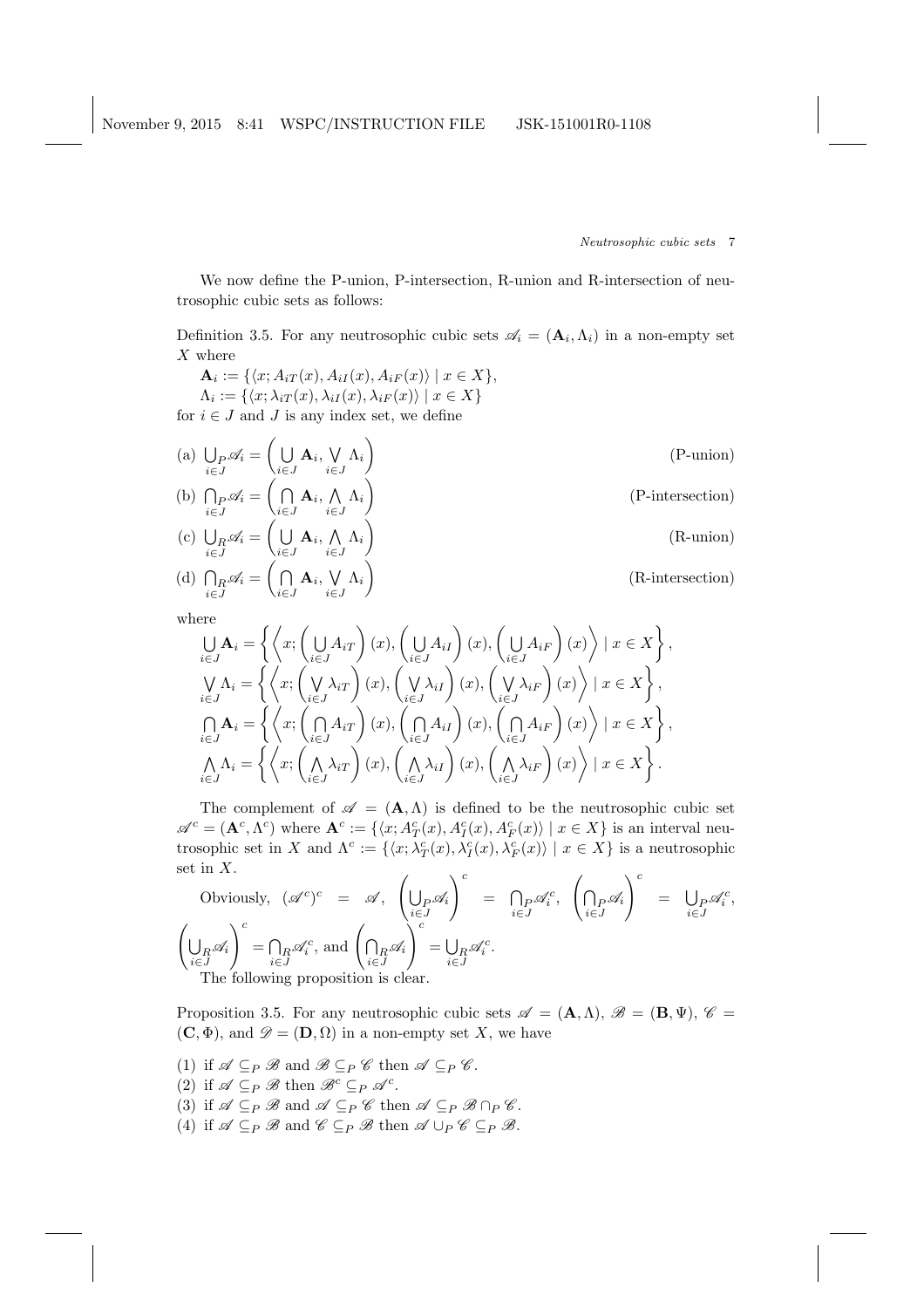- (5) if  $\mathscr A \subseteq_P \mathscr B$  and  $\mathscr C \subseteq_P \mathscr D$  then  $\mathscr A \cup_P \mathscr C \subseteq_P \mathscr B \cup_P \mathscr D$  and  $\mathscr A \cap_P \mathscr C \subseteq_P \mathscr B \cap_P \mathscr D$
- (6) if  $\mathscr{A} \subseteq_R \mathscr{B}$  and  $\mathscr{B} \subseteq_R \mathscr{C}$  then  $\mathscr{A} \subseteq_R \mathscr{C}$ .
- (7) if  $\mathscr{A} \subseteq_R \mathscr{B}$  then  $\mathscr{B}^c \subseteq_R \mathscr{A}^c$ .
- (8) if  $\mathscr{A} \subseteq_R \mathscr{B}$  and  $\mathscr{A} \subseteq_R \mathscr{C}$  then  $\mathscr{A} \subseteq_R \mathscr{B} \cap_R \mathscr{C}$ .
- (9) if  $\mathscr{A} \subseteq_R \mathscr{B}$  and  $\mathscr{C} \subseteq_R \mathscr{B}$  then  $\mathscr{A} \cup_R \mathscr{C} \subseteq_R \mathscr{B}$ .

(10) if  $\mathscr{A} \subseteq_R \mathscr{B}$  and  $\mathscr{C} \subseteq_R \mathscr{D}$  then  $\mathscr{A} \cup_R \mathscr{C} \subseteq_R \mathscr{B} \cup_R \mathscr{D}$  and  $\mathscr{A} \cap_R \mathscr{C} \subseteq_R \mathscr{B} \cap_R \mathscr{D}$ .

Theorem 3.1. Let  $\mathscr{A} = (\mathbf{A}, \Lambda)$  be a neutrosophic cubic set in a non-empty set X. If  $\mathscr{A} = (\mathbf{A}, \Lambda)$  is I-internal (resp. I-external), then the complement  $\mathscr{A}^c = (\mathbf{A}^c, \Lambda^c)$ of  $\mathscr{A} = (\mathbf{A}, \Lambda)$  is an I-internal (resp. I-external) neutrosophic cubic set in X.

**Proof.** If  $\mathscr{A} = (\mathbf{A}, \Lambda)$  is an I-internal (resp. I-external) neutrosophic cubic set in a non-empty set X, then  $A_I^-(x) \leq \lambda_I(x) \leq A_I^+(x)$  (resp.,  $\lambda_I(x) \notin (A_I^-(x), A_I^+(x))$ ) for all  $x \in X$ . It follows that  $1 - A_I^+(x) \leq 1 - \lambda_I(x) \leq 1 - A_I^-(x)$  (resp.,  $1 - \lambda_I(x) \notin$  $(1-A_I^+(x), 1-A_I^-(x)))$ . Therefore  $\mathscr{A}^c = (\mathbf{A}^c, \Lambda^c)$  is an I-internal (resp. I-external) neutrosophic cubic set in X.  $\Box$ 

Similarly, we have the following theorems.

Theorem 3.2. Let  $\mathscr{A} = (\mathbf{A}, \Lambda)$  be a neutrosophic cubic set in a non-empty set X. If  $\mathscr{A} = (\mathbf{A}, \Lambda)$  is T-internal (resp. T-external), then the complement  $\mathscr{A}^c = (\mathbf{A}^c, \Lambda^c)$ of  $\mathscr{A} = (\mathbf{A}, \Lambda)$  is a T-internal (resp. T-external) neutrosophic cubic set in X.

Theorem 3.3. Let  $\mathscr{A} = (\mathbf{A}, \Lambda)$  be a neutrosophic cubic set in a non-empty set X. If  $\mathscr{A} = (\mathbf{A}, \Lambda)$  is F-internal (resp. F-external), then the complement  $\mathscr{A}^c = (\mathbf{A}^c, \Lambda^c)$ of  $\mathscr{A} = (\mathbf{A}, \Lambda)$  is an F-internal (resp. F-external) neutrosophic cubic set in X.

Corollary 3.1. Let  $\mathscr{A} = (\mathbf{A}, \Lambda)$  be a neutrosophic cubic set in a non-empty set X. If  $\mathscr{A} = (\mathbf{A}, \Lambda)$  is internal (resp. external), then the complement  $\mathscr{A}^c = (\mathbf{A}^c, \Lambda^c)$  of  $\mathscr{A} = (\mathbf{A}, \Lambda)$  is an internal (resp. external) neutrosophic cubic set in X.

Theorem 3.4. If  $\{\mathscr{A}_i = (\mathbf{A}_i, \Lambda_i) \mid i \in J\}$  is a family of F-internal neutrosophic cubic sets in a non-empty set X, then the P-union and the P-intersection of  $\{\mathscr{A}_i =$  $(\mathbf{A}_i, \Lambda_i) \mid i \in J$  are F-internal neutrosophic cubic sets in X.

**Proof.** Since  $\mathscr{A}_i = (\mathbf{A}_i, \Lambda_i)$  is an F-internal neutrosophic cubic set in a non-empty set X, we have  $A_{iF}^-(x) \leq \lambda_{iF}(x) \leq A_{iF}^+(x)$  for  $i \in J$ . It follows that

$$
\left(\bigcup_{i\in J} \mathbf{A}_{iF}\right)^{-}(x) \leq \left(\bigvee_{i\in J} \Lambda_{iF}\right)(x) \leq \left(\bigcup_{i\in J} \mathbf{A}_{iF}\right)^{+}(x)
$$

and

$$
\left(\bigcap_{i\in J}\mathbf{A}_{iF}\right)^{-}(x)\leq\left(\bigwedge_{i\in J}\Lambda_{iF}\right)(x)\leq\left(\bigcap_{i\in J}\mathbf{A}_{iF}\right)^{+}(x).
$$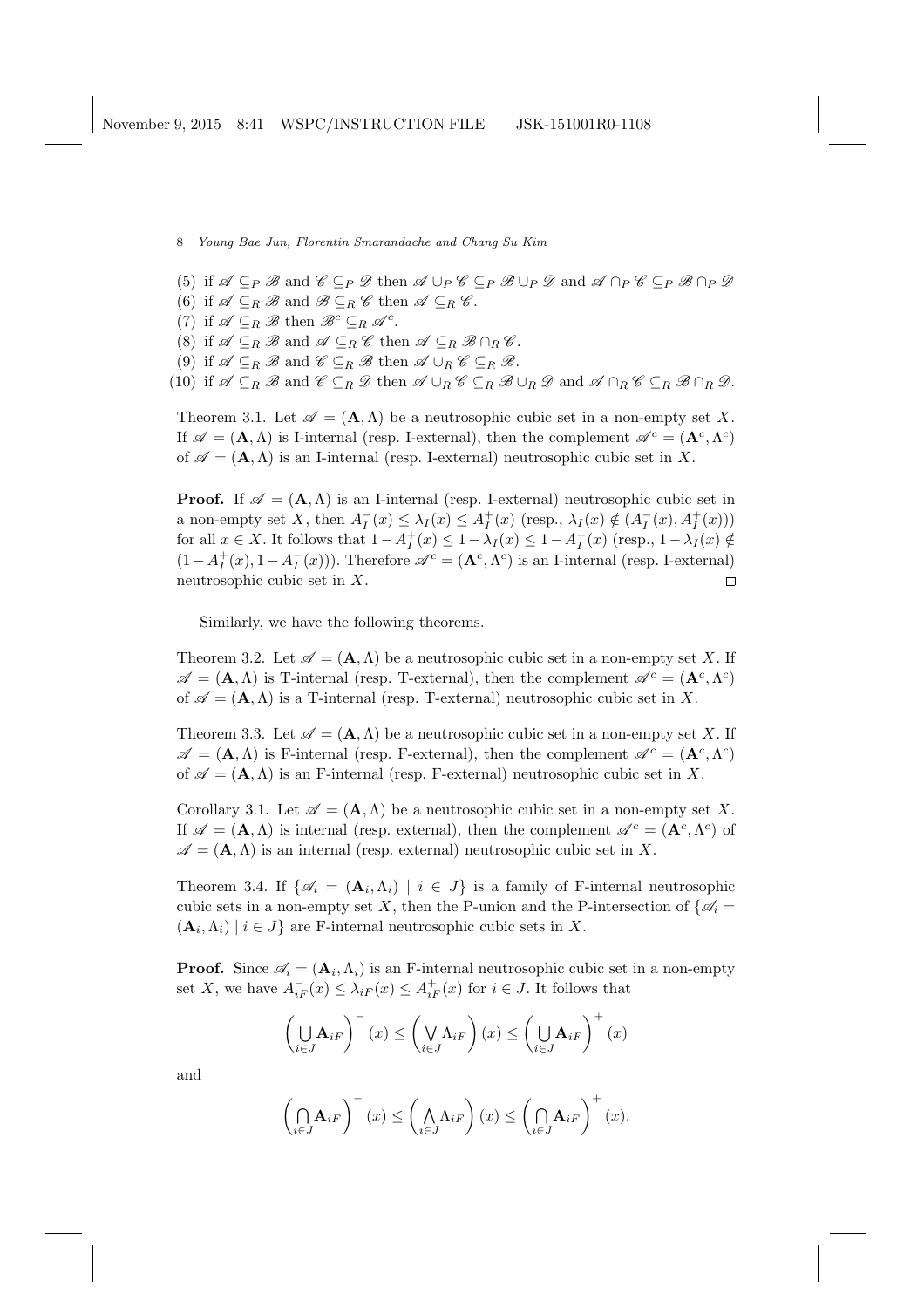Therefore 
$$
\bigcup_{i \in J} \mathscr{A}_i = \left(\bigcup_{i \in J} \mathbf{A}_i, \bigvee_{i \in J} \Lambda_i\right)
$$
 and  $\bigcap_{i \in J} \mathscr{A}_i = \left(\bigcap_{i \in J} \mathbf{A}_i, \bigwedge_{i \in J} \Lambda_i\right)$  are F-internal  
neutrosophic cubic sets in X.

Similarly, we have the following theorems.

Theorem 3.5. If  $\{\mathscr{A}_i = (\mathbf{A}_i, \Lambda_i) \mid i \in J\}$  is a family of T-internal neutrosophic cubic sets in a non-empty set X, then the P-union and the P-intersection of  $\{\mathscr{A}_i =$  $(\mathbf{A}_i, \Lambda_i) \mid i \in J$  are T-internal neutrosophic cubic sets in X.

Theorem 3.6. If  $\{\mathscr{A}_i = (\mathbf{A}_i, \Lambda_i) \mid i \in J\}$  is a family of I-internal neutrosophic cubic sets in a non-empty set X, then the P-union and the P-intersection of  $\{\mathscr{A}_i =$  $(\mathbf{A}_i, \Lambda_i) \mid i \in J$  are I-internal neutrosophic cubic sets in X.

Corollary 3.2. If  $\{\mathscr{A}_i = (\mathbf{A}_i, \Lambda_i) \mid i \in J\}$  is a family of internal neutrosophic cubic sets in a non-empty set X, then the P-union and the P-intersection of  $\{\mathscr{A}_i =$  $(\mathbf{A}_i, \Lambda_i) \mid i \in J$  are internal neutrosophic cubic sets in X.

The following example shows that P-union and P-intersection of F-external (resp. I-external and T-external) neutrosophic cubic sets may not be F-external (resp. I-external and T-external) neutrosophic cubic sets.

Example 3.4. Let  $\mathscr{A} = (\mathbf{A}, \Lambda)$ , and  $\mathscr{B} = (\mathbf{B}, \Psi)$  be neutrosophic cubic sets in [0, 1] where

 $\mathbf{A} = \{ \langle x; [0.2, 0.5], [0.5, 0.7], [0.3, 0.5] \rangle \mid x \in [0, 1] \},\$ 

 $\Lambda = \{ \langle x; 0.3, 0.4, 0.8 \rangle \mid x \in [0, 1] \},\$ 

 $\mathbf{B} = \{ \langle x; [0.6, 0.8], [0.4, 0.7], [0.7, 0.9] \rangle \mid x \in [0, 1] \},\$ 

$$
\Psi = \{ \langle x; 0.7, 0.3, 0.4 \rangle \mid x \in [0, 1] \}.
$$

Then  $\mathscr{A} = (\mathbf{A}, \Lambda)$ , and  $\mathscr{B} = (\mathbf{B}, \Psi)$  are F-external neutrosophic cubic sets in [0, 1], and  $\mathscr{A} \cup_P \mathscr{B} = (\mathbf{A} \cup \mathbf{B}, \Lambda \vee \Psi)$  with

 $\mathbf{A} \cup \mathbf{B} = \{ \langle x; [0.6, 0.8], [0.5, 0.7], [0.7, 0.9] \rangle \mid x \in [0, 1] \},$ 

 $\Lambda \vee \Psi = \{ \langle x; 0.7, 0.4, 0.8 \rangle \mid x \in [0, 1] \}$ 

is not an F-external neutrosophic cubic set in [0, 1] since

$$
(\lambda_F \vee \psi_F)(x) = 0.8 \in (0.7, 0.9) = ((A_F \cup B_F)^{-(x)}, (A_F \cup B_F)^{+(x)}).
$$

Also  $\mathscr{A} \cap P \mathscr{B} = (\mathbf{A} \cap \mathbf{B}, \Lambda \wedge \Psi)$  with

 $\mathbf{A} \cap \mathbf{B} = \{ \langle x; [0.2, 0.5], [0.4, 0.7], [0.3, 0.5] \rangle \mid x \in [0, 1] \},$ 

 $\Lambda \wedge \Psi = \{ \langle x; 0.3, 0.3, 0.4 \rangle \mid x \in [0, 1] \}$ 

is not an F-external neutrosophic cubic set in [0, 1] since

$$
(\lambda_F \wedge \psi_F)(x) = 0.4 \in (0.3, 0.5) = ((A_F \cap B_F)^{-(x)}, (A_F \cap B_F)^{+(x)}).
$$

Example 3.5. For  $X = \{a, b, c\}$ , let  $\mathscr{A} = (\mathbf{A}, \Lambda)$ , and  $\mathscr{B} = (\mathbf{B}, \Psi)$  be neutrosophic cubic sets in X with the tabular representations in Tables 3 and 4, respectively.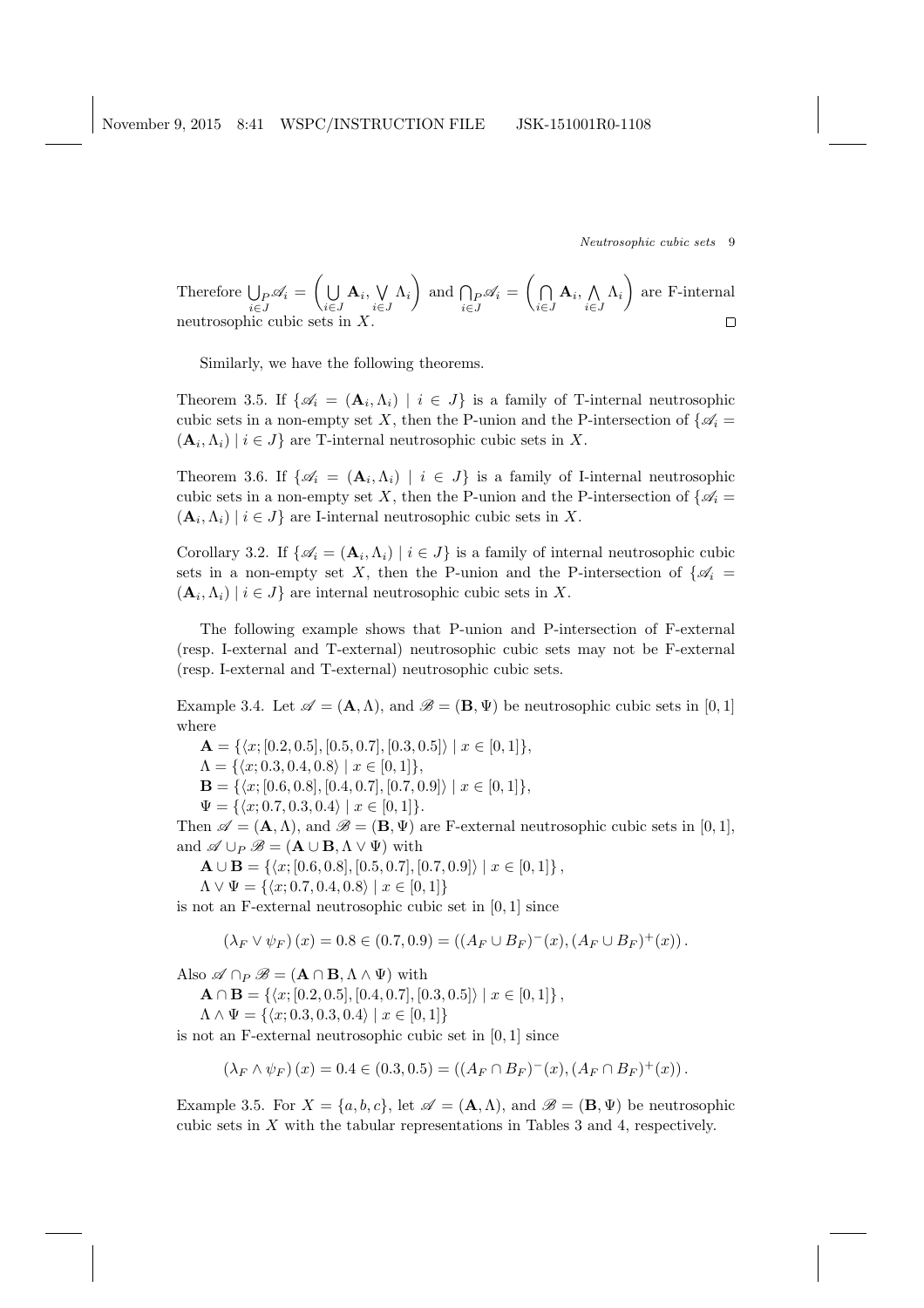## November 9, 2015 8:41 WSPC/INSTRUCTION FILE JSK-151001R0-1108

10 Young Bae Jun, Florentin Smarandache and Chang Su Kim

|  |  | Table 3. Tabular representation of $\mathscr{A} = (\mathbf{A}, \Lambda)$ |  |  |  |  |
|--|--|--------------------------------------------------------------------------|--|--|--|--|
|--|--|--------------------------------------------------------------------------|--|--|--|--|

|   | $\mathbf{A}(x)$                      | $\Lambda(x)$       |
|---|--------------------------------------|--------------------|
| a | ([0.2, 0.3], [0.3, 0.5], [0.3, 0.5]) | (0.35, 0.25, 0.40) |
|   | ([0.4, 0.7], [0.1, 0.4], [0.2, 0.4]) | (0.35, 0.50, 0.30) |
|   | ([0.6, 0.9], [0.0, 0.2], [0.3, 0.4]) | (0.50, 0.60, 0.55) |

Table 4. Tabular representation of  $\mathscr{B} = (\mathbf{B}, \Psi)$ 

| $\mathbf{B}(x)$                      | $\Psi(x)$          |
|--------------------------------------|--------------------|
| ([0.3, 0.7], [0.3, 0.5], [0.1, 0.5]) | (0.25, 0.25, 0.60) |
| ([0.5, 0.8], [0.5, 0.6], [0.2, 0.5]) | (0.45, 0.30, 0.30) |
| ([0.4, 0.9], [0.4, 0.7], [0.3, 0.5]) | (0.35, 0.10, 0.45) |

Table 5. Tabular representation of  $\mathscr{A} \cup_P \mathscr{B} = (\mathbf{A} \cup \mathbf{B}, \Lambda \vee \Psi)$ 

|   | $(\mathbf{A} \cup \mathbf{B})(x)$    | $(\Lambda \vee \Psi)(x)$ |
|---|--------------------------------------|--------------------------|
| a | ([0.3, 0.7], [0.3, 0.5], [0.3, 0.5]) | (0.35, 0.25, 0.60)       |
|   | ([0.5, 0.8], [0.5, 0.6], [0.2, 0.5]) | (0.45, 0.50, 0.30)       |
|   | ([0.6, 0.9], [0.4, 0.7], [0.3, 0.5]) | (0.50, 0.60, 0.55)       |

Table 6. Tabular representation of  $\mathscr{A} \cap P \mathscr{B} = (\mathbf{A} \cap \mathbf{B}, \Lambda \wedge \Psi)$ 

|         | $(\mathbf{A} \cap \mathbf{B})(x)$    | $(\Lambda \wedge \Psi)(x)$ |
|---------|--------------------------------------|----------------------------|
| $\it a$ | ([0.2, 0.3], [0.3, 0.5], [0.1, 0.5]) | (0.25, 0.25, 0.40)         |
|         | ([0.4, 0.7], [0.1, 0.4], [0.2, 0.4]) | (0.35, 0.30, 0.30)         |
|         | ([0.4, 0.9], [0.0, 0.2], [0.3, 0.4]) | (0.35, 0.10, 0.45)         |

Then  $\mathscr{A} = (\mathbf{A}, \Lambda)$ , and  $\mathscr{B} = (\mathbf{B}, \Psi)$  are both T-external and I-external neutrosophic cubic sets in X. Note that the tabular representation of  $\mathscr{A} \cup_P \mathscr{B} = (\mathbf{A} \cup \mathbf{B}, \Lambda \vee \Psi)$ and  $\mathscr{A} \cap_P \mathscr{B} = (\mathbf{A} \cap \mathbf{B}, \Lambda \wedge \Psi)$  are given by Tables 5 and 6, respectively. Then  $\mathscr{A} \cup_P \mathscr{B} = (\mathbf{A} \cup \mathbf{B}, \Lambda \vee \Psi)$  is neither an I-external neutrosophic cubic set nor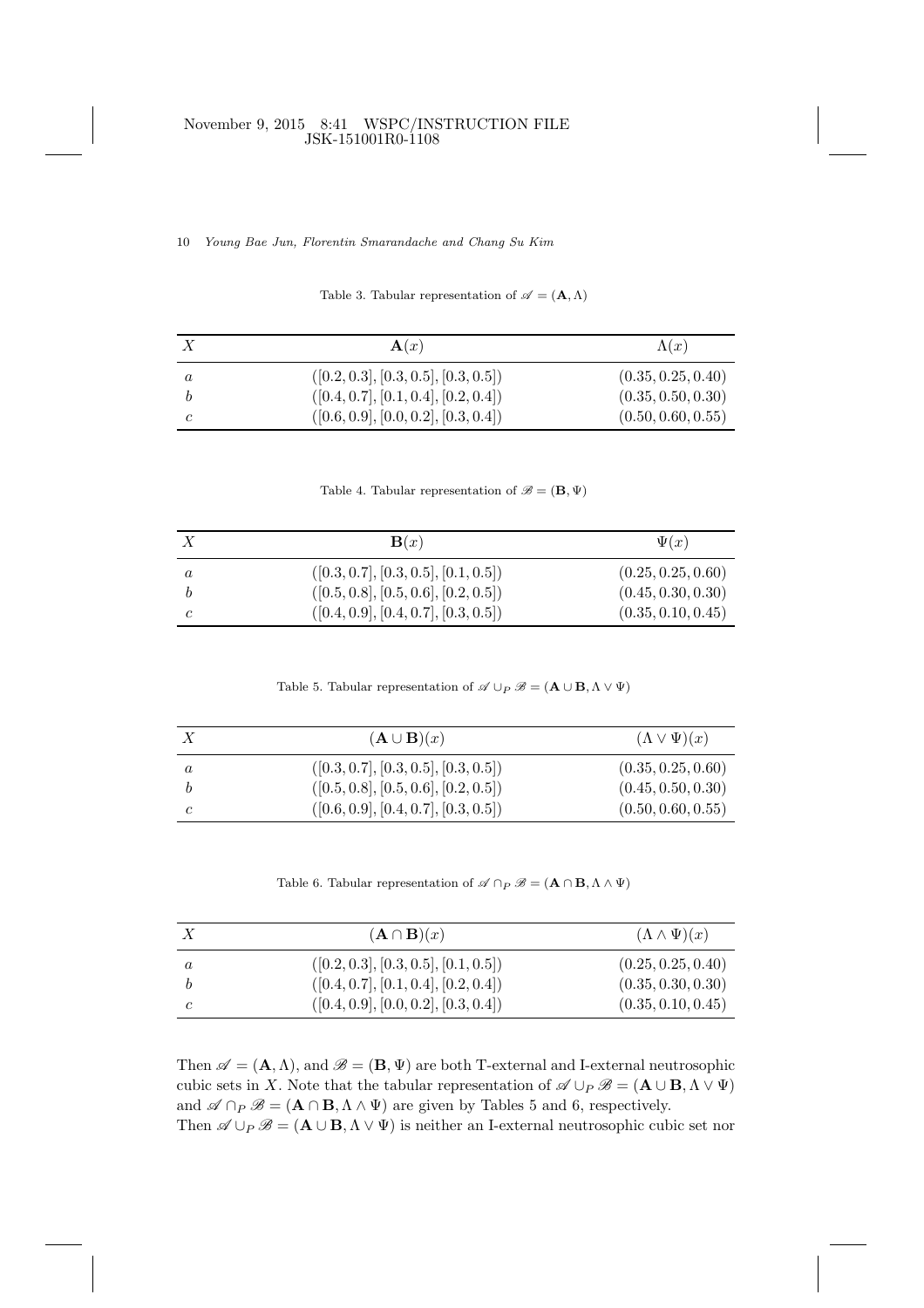a T-external neutrosophic cubic set in X since

$$
(\lambda_I \vee \psi_I)(c) = 0.60 \in (0.4, 0.7) = ((A_I \cup B_I)^{-1}(c), (A_I \cup B_I)^{+}(c))
$$

and

$$
(\lambda_T \vee \psi_T) (a) = 0.35 \in (0.3, 0.7) = ((A_T \cup B_T)^{-(a)}, (A_T \cup B_T)^{+(a))}.
$$

Also  $\mathscr{A} \cap P \mathscr{B} = (\mathbf{A} \cap \mathbf{B}, \Lambda \wedge \Psi)$  is neither an I-external neutrosophic cubic set nor a T-external neutrosophic cubic set in X since

$$
(\lambda_I \wedge \psi_I)(b) = 0.30 \in (0.1, 0.4) = ((A_I \cap B_I)^{-(b)}, (A_I \cap B_I)^{+(b)})
$$

and

$$
(\lambda_T \wedge \psi_T)(a) = 0.25 \in (0.2, 0.3) = ((A_T \cap B_T)^{-(a)}, (A_T \cap B_T)^{+(a)}).
$$

We know that R-union and R-intersection of T-internal (resp. I-internal and F-internal) neutrosophic cubic sets may not be T-internal (resp. I-internal and Finternal) neutrosophic cubic sets as seen in the following examples.

Example 3.6. Let  $\mathscr{A} = (\mathbf{A}, \Lambda)$  and  $\mathscr{B} = (\mathbf{B}, \Psi)$  be neutrosophic cubic sets in [0,1] where

 $\mathbf{A} = \{ \langle x; [0.3, 0.5], [0.5, 0.7], [0.3, 0.5] \rangle \mid x \in [0, 1] \},\$  $\Lambda = \{ \langle x; 0.4, 0.4, 0.8 \rangle \mid x \in [0, 1] \},\$  $\mathbf{B} = \{ \langle x; [0.7, 0.9], [0.4, 0.7], [0.7, 0.9] \rangle \mid x \in [0, 1] \}.$  $\Psi = \{ \langle x; 0.8, 0.3, 0.8 \rangle \mid x \in [0, 1] \}.$ 

Then  $\mathscr{A} = (\mathbf{A}, \Lambda)$  and  $\mathscr{B} = (\mathbf{B}, \Psi)$  are T-internal neutrosophic cubic sets in [0,1]. The R-union  $\mathscr{A} \cup_R \mathscr{B} = (\mathbf{A} \cup \mathbf{B}, \Lambda \wedge \Psi)$  of  $\mathscr{A} = (\mathbf{A}, \Lambda)$  and  $\mathscr{B} = (\mathbf{B}, \Psi)$  is given as follows:

 $\mathbf{A} \cup \mathbf{B} = \{ \langle x; [0.7, 0.9], [0.5, 0.7], [0.7, 0.9] \rangle \mid x \in [0, 1] \},$ 

 $\Lambda \wedge \Psi = \{ \langle x; 0.4, 0.3, 0.8 \rangle \mid x \in [0, 1] \}.$ 

Note that  $(\lambda_T \wedge \psi_T)(x) = 0.4 < 0.7 = (A_T \cup B_T)^{-1}(x)$  and  $(\lambda_I \wedge \psi_I)(x) = 0.3 <$  $0.5 = (A_I \cup B_I)^{-1}(x)$ . Hence  $\mathscr{A} \cup_R \mathscr{B} = (\mathbf{A} \cup \mathbf{B}, \Lambda \wedge \Psi)$  is neither a T-internal neutrosophic cubic set nor an I-internal neutrosophic cubic set in [0, 1]. But, we know that  $\mathscr{A} \cup_R \mathscr{B} = (\mathbf{A} \cup \mathbf{B}, \Lambda \wedge \Psi)$  is an F-internal neutrosophic cubic set in [0, 1]. Also, the R-intersection  $\mathscr{A} \cap_R \mathscr{B} = (\mathbf{A} \cap \mathbf{B}, \Lambda \vee \Psi)$  of  $\mathscr{A} = (\mathbf{A}, \Lambda)$  and  $\mathscr{B} = (\mathbf{B}, \Psi)$ is given as follows:

 $\mathbf{A} \cap \mathbf{B} = \{ \langle x; [0.3, 0.5], [0.4, 0.7], [0.3, 0.5] \rangle \mid x \in [0, 1] \},$ 

 $\Lambda \vee \Psi = \{ \langle x; 0.8, 0.4, 0.8 \rangle \mid x \in [0, 1] \}.$ 

Since  $(A_I \cap B_I)^-(x) \leq (\lambda_I \vee \psi_I)(x) \leq (A_I \cap B_I)^+(x)$  for all  $x \in [0,1], \mathscr{A} \cap_R \mathscr{B} =$  $(A \cap B, \Lambda \vee \Psi)$  is an I-internal neutrosophic cubic set in [0, 1]. But it is neither a T-internal neutrosophic cubic set nor an F-internal neutrosophic cubic set in [0, 1].

Example 3.7. Let  $\mathscr{A} = (\mathbf{A}, \Lambda)$  and  $\mathscr{B} = (\mathbf{B}, \Psi)$  be neutrosophic cubic sets in [0, 1] where

 $\mathbf{A} = \{ \langle x; [0.1, 0.3], [0.5, 0.7], [0.3, 0.5] \rangle \mid x \in [0, 1] \},\$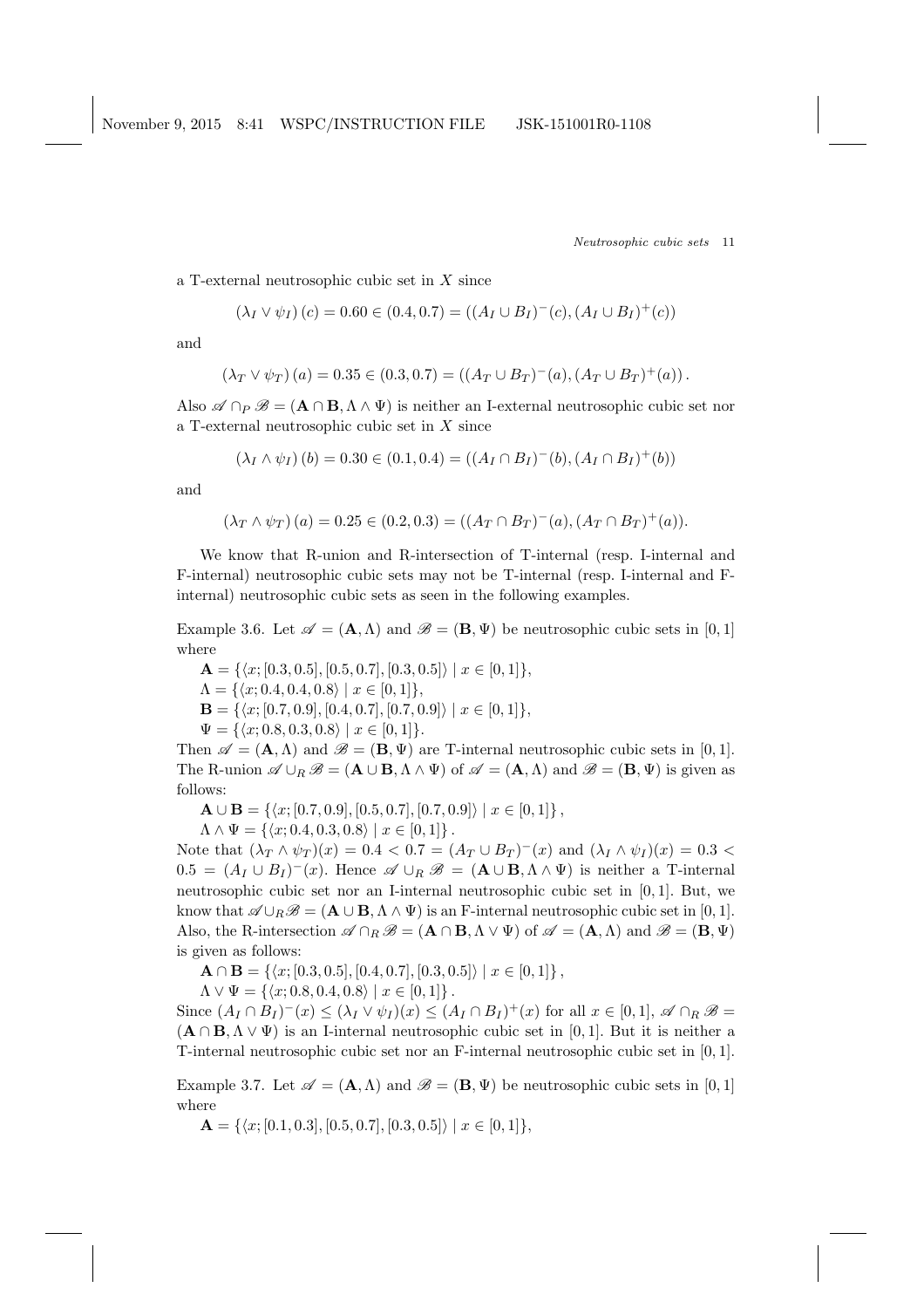$\Lambda = \{ \langle x; 0.4, 0.6, 0.8 \rangle \mid x \in [0, 1] \},\$ 

 $\mathbf{B} = \{ \langle x; [0.7, 0.9], [0.4, 0.5], [0.7, 0.9] \rangle \mid x \in [0, 1] \},\$ 

 $\Psi = \{ \langle x; 0.5, 0.45, 0.2 \rangle \mid x \in [0, 1] \},\$ 

Then  $\mathscr{A} = (\mathbf{A}, \Lambda)$  and  $\mathscr{B} = (\mathbf{B}, \Psi)$  are I-internal neutrosophic cubic sets in [0,1]. The R-union  $\mathscr{A} \cup_R \mathscr{B} = (\mathbf{A} \cup \mathbf{B}, \Lambda \wedge \Psi)$  of  $\mathscr{A} = (\mathbf{A}, \Lambda)$  and  $\mathscr{B} = (\mathbf{B}, \Psi)$  is given as follows:

 $\mathbf{A} \cup \mathbf{B} = \{ \langle x; [0.7, 0.9], [0.5, 0.7], [0.7, 0.9] \rangle \mid x \in [0, 1] \},$ 

 $\Lambda \wedge \Psi = \{ \langle x; 0.4, 0.45, 0.2 \rangle \mid x \in [0, 1] \}.$ 

Since  $(\lambda_I \wedge \psi_I)(x) = 0.45 < 0.5 = (A_I \cup B_I)^{-1}(x)$ , we know that  $\mathscr{A} \cup_R \mathscr{B}$  is not an I-internal neutrosophic cubic set in [0,1]. Also, the R-intersection  $\mathscr{A} \cap_R \mathscr{B} =$  $(A \cap B, \Lambda \vee \Psi)$  of  $\mathscr{A} = (A, \Lambda)$  and  $\mathscr{B} = (B, \Psi)$  is given as follows:

 $\mathbf{A} \cap \mathbf{B} = \{ \langle x; [0.1, 0.3], [0.4, 0.5], [0.3, 0.5] \rangle \mid x \in [0, 1] \},$ 

 $\Lambda \vee \Psi = \{ \langle x; 0.5, 0.6, 0.8 \rangle \mid x \in [0, 1] \},$ 

and it is not an I-internal neutrosophic cubic set in [0, 1].

Example 3.8. Let  $\mathscr{A} = (\mathbf{A}, \Lambda)$  and  $\mathscr{B} = (\mathbf{B}, \Psi)$  be neutrosophic cubic sets in [0, 1] where

 $\mathbf{A} = \{ \langle x; [0.1, 0.3], [0.5, 0.7], [0.3, 0.8] \rangle \mid x \in [0, 1] \},\$  $\Lambda = \{ \langle x; 0.4, 0.6, 0.4 \rangle \mid x \in [0, 1] \},\$  $\mathbf{B} = \{ \langle x; [0.4, 0.7], [0.4, 0.7], [0.5, 0.8] \rangle \mid x \in [0, 1] \},\$  $\Psi = \{ \langle x; 0.5, 0.3, 0.6 \rangle \mid x \in [0, 1] \},\$ 

Then  $\mathscr{A} = (\mathbf{A}, \Lambda)$  and  $\mathscr{B} = (\mathbf{B}, \Psi)$  are F-internal neutrosophic cubic sets in [0,1]. The R-union  $\mathscr{A} \cup_R \mathscr{B} = (\mathbf{A} \cup \mathbf{B}, \Lambda \wedge \Psi)$  of  $\mathscr{A} = (\mathbf{A}, \Lambda)$  and  $\mathscr{B} = (\mathbf{B}, \Psi)$  is given as follows:

 $\mathbf{A} \cup \mathbf{B} = \{ \langle x; [0.4, 0.7], [0.5, 0.7], [0.5, 0.8] \rangle \mid x \in [0, 1] \},$ 

 $\Lambda \wedge \Psi = \{ \langle x; 0.4, 0.3, 0.4 \rangle \mid x \in [0, 1] \},$ 

which is not an F-internal neutrosophic cubic set in [0, 1]. If  $\mathscr{A} = (\mathbf{A}, \Lambda)$  and  $\mathscr{B} = (\mathbf{B}, \Psi)$  are neutrosophic cubic sets in  $\mathscr{R}$  with

 $\mathbf{A} = \{ \langle x; [0.2, 0.6], [0.3, 0.7], [0.7, 0.8] \rangle \mid x \in \mathcal{R} \},\$ 

- $\Lambda = \{ \langle x; 0.7, 0.6, 0.75 \rangle \mid x \in \mathcal{R} \},\$
- $\mathbf{B} = \{ \langle x; [0.3, 0.7], [0.6, 0.7], [0.2, 0.6] \rangle \mid x \in \mathcal{R} \},\$
- $\Psi = \{ \langle x; 0.5, 0.3, 0.5 \rangle \mid x \in \mathcal{R} \},\$

then  $\mathscr{A} = (\mathbf{A}, \Lambda)$  and  $\mathscr{B} = (\mathbf{B}, \Psi)$  are F-internal neutrosophic cubic sets in  $\mathscr{R}$  and the R-intersection  $\mathscr{A} \cap_R \mathscr{B} = (\mathbf{A} \cap \mathbf{B}, \Lambda \vee \Psi)$  of  $\mathscr{A} = (\mathbf{A}, \Lambda)$  and  $\mathscr{B} = (\mathbf{B}, \Psi)$  which is given as follows:

 $\mathbf{A} \cap \mathbf{B} = \{ \langle x; [0.2, 0.6], [0.3, 0.7], [0.2, 0.6] \rangle \mid x \in \mathcal{R} \},\$ 

 $\Lambda \vee \Psi = \{ \langle x; 0.7, 0.6, 0.75 \rangle \mid x \in \mathcal{R} \},$ 

is not an F-internal neutrosophic cubic set in [0, 1].

We provide conditions for the R-union of two T-internal (resp. I-internal and Finternal) neutrosophic cubic sets to be a T-internal (resp. I-internal and F-internal) neutrosophic cubic set.

Theorem 3.7. Let  $\mathscr{A} = (\mathbf{A}, \Lambda)$  and  $\mathscr{B} = (\mathbf{B}, \Psi)$  be T-internal neutrosophic cubic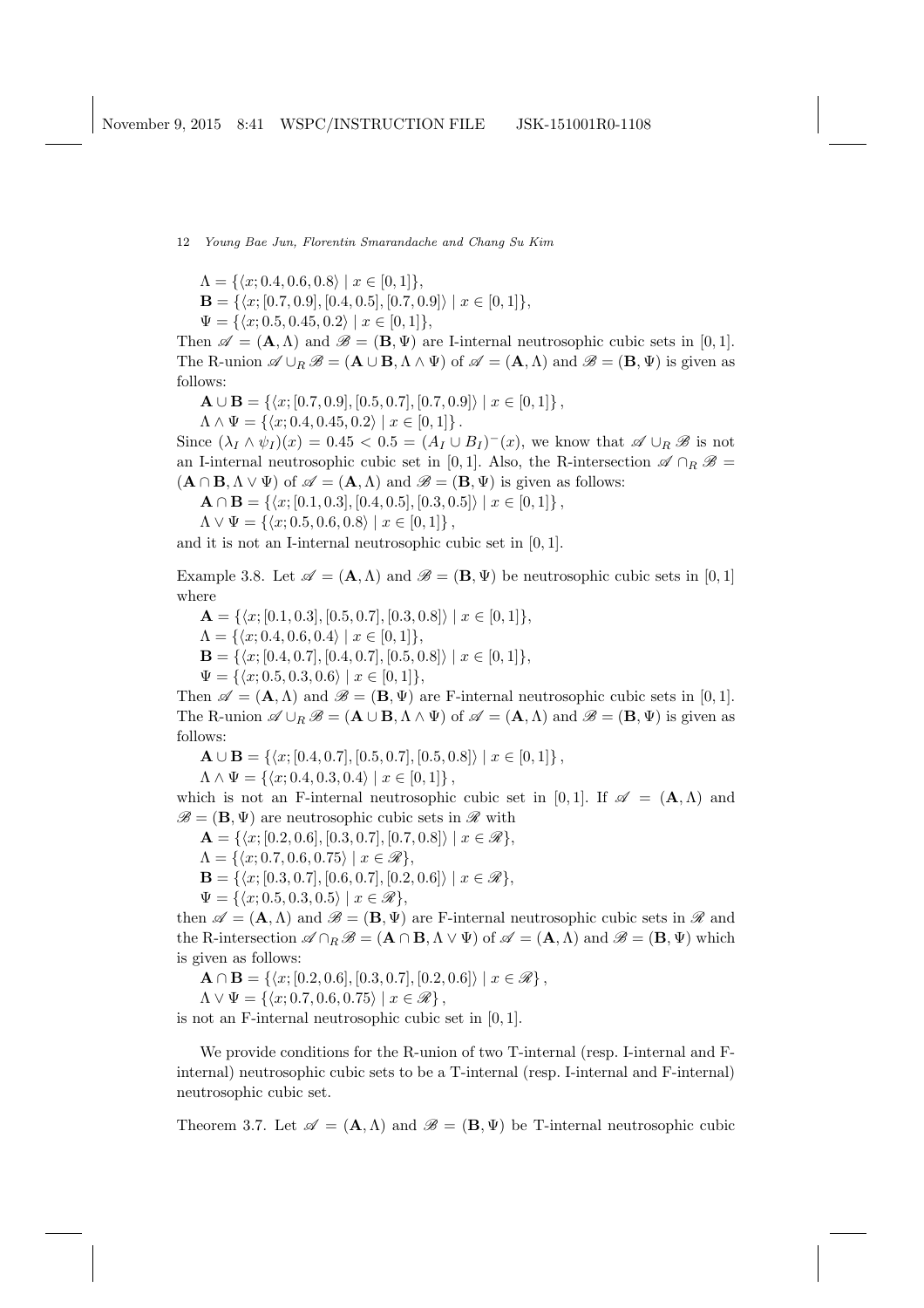November 9, 2015 8:41 WSPC/INSTRUCTION FILE JSK-151001R0-1108

Neutrosophic cubic sets 13

sets in a non-empty set  $X$  such that

$$
(\forall x \in X) \left(\max\{A_T^-(x), B_T^-(x)\}\leq (\lambda_T \wedge \psi_T)(x)\right). \tag{3.10}
$$

Then the R-union of  $\mathscr{A} = (\mathbf{A}, \Lambda)$  and  $\mathscr{B} = (\mathbf{B}, \Psi)$  is a T-internal neutrosophic cubic set in X.

**Proof.** Let  $\mathscr{A} = (\mathbf{A}, \Lambda)$  and  $\mathscr{B} = (\mathbf{B}, \Psi)$  be T-internal neutrosophic cubic sets in a non-empty set  $X$  which satisfy the condition  $(3.10)$ . Then

$$
A_T^-(x)\leq \lambda_T(x)\leq A_T^+(x)\text{ and }B_T^-(x)\leq \psi_T(x)\leq B_T^+(x),
$$

and so  $(\lambda_T \wedge \psi_T)(x) \leq (A_T \cup B_T)^+(x)$ . It follows from (3.10) that

$$
(A_T \cup B_T)^{-}(x) = \max\{A_T^{-}(x), B_T^{-}(x)\} \le (\lambda_T \wedge \psi_T)(x) \le (A_T \cup B_T)^{+}(x).
$$

Hence  $\mathscr{A} \cup_B \mathscr{B} = (\mathbf{A} \cup \mathbf{B}, \Lambda \wedge \Psi)$  is a T-internal neutrosophic cubic set in X.  $\Box$ 

Similarly, we have the following theorems.

Theorem 3.8. Let  $\mathscr{A} = (\mathbf{A}, \Lambda)$  and  $\mathscr{B} = (\mathbf{B}, \Psi)$  be I-internal neutrosophic cubic sets in a non-empty set  $X$  such that

$$
(\forall x \in X) \left( \max \{ A_I^-(x), B_I^-(x) \} \le (\lambda_I \wedge \psi_I)(x) \right). \tag{3.11}
$$

Then the R-union of  $\mathscr{A} = (\mathbf{A}, \Lambda)$  and  $\mathscr{B} = (\mathbf{B}, \Psi)$  is an I-internal neutrosophic cubic set in X.

Theorem 3.9. Let  $\mathscr{A} = (\mathbf{A}, \Lambda)$  and  $\mathscr{B} = (\mathbf{B}, \Psi)$  be F-internal neutrosophic cubic sets in a non-empty set  $X$  such that

$$
(\forall x \in X) \left( \max \{ A_F^-(x), B_F^-(x) \} \le (\lambda_F \wedge \psi_F)(x) \right). \tag{3.12}
$$

Then the R-union of  $\mathscr{A} = (\mathbf{A}, \Lambda)$  and  $\mathscr{B} = (\mathbf{B}, \Psi)$  is an F-internal neutrosophic cubic set in X.

Corollary 3.3. If two internal neutrosophic cubic sets  $\mathscr{A} = (\mathbf{A}, \Lambda)$  and  $\mathscr{B} = (\mathbf{B}, \Psi)$ satisfy conditions (3.10), (3.11) and (3.12), then the R-union of  $\mathscr{A} = (\mathbf{A}, \Lambda)$  and  $\mathscr{B} = (\mathbf{B}, \Psi)$  is an internal neutrosophic cubic set in X.

We provide conditions for the R-intersection of two T-internal (resp. I-internal and F-internal) neutrosophic cubic sets to be a T-internal (resp. I-internal and F-internal) neutrosophic cubic set.

Theorem 3.10. Let  $\mathscr{A} = (\mathbf{A}, \Lambda)$  and  $\mathscr{B} = (\mathbf{B}, \Psi)$  be I-internal neutrosophic cubic sets in a non-empty set  $X$  such that

$$
(\forall x \in X) \left( (\lambda_I \vee \psi_I)(x) \le \min\{A_I^+(x), B_I^+(x)\} \right). \tag{3.13}
$$

Then the R-intersection of  $\mathscr{A} = (\mathbf{A}, \Lambda)$  and  $\mathscr{B} = (\mathbf{B}, \Psi)$  is an I-internal neutrosophic cubic set in X.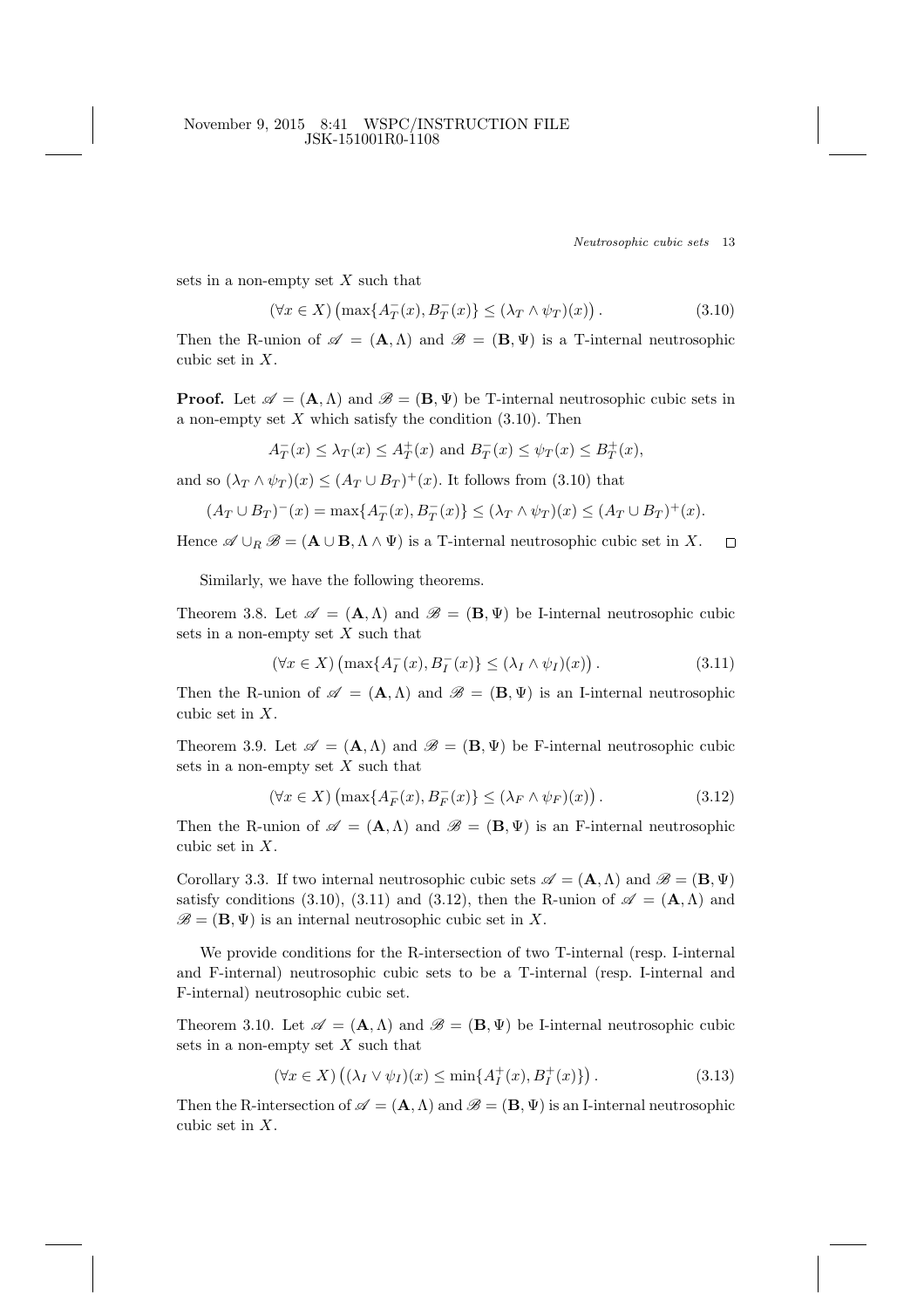Proof. Assume that the condition (3.13) is valid. Then

$$
A_I^-(x) \leq \lambda_I(x) \leq A_I^+(x)
$$
 and  $B_I^-(x) \leq \psi_I(x) \leq B_I^+(x)$ 

for all  $x \in X$ . It follows from (3.13) that

$$
(A_I \cap B_I)^{-}(x) \le (\lambda_I \vee \psi_I)(x) \le \min\{A_I^+(x), B_I^+(x)\} = (A_I \cap B_I)^+(x)
$$

for all  $x \in X$ . Therefore  $\mathscr{A} \cap_R \mathscr{B} = (\mathbf{A} \cap \mathbf{B}, \Lambda \vee \Psi)$  is an I-internal neutrosophic cubic set in X.  $\Box$ 

Similarly, we have the following theorems.

Theorem 3.11. Let  $\mathscr{A} = (\mathbf{A}, \Lambda)$  and  $\mathscr{B} = (\mathbf{B}, \Psi)$  be T-internal neutrosophic cubic sets in a non-empty set  $X$  such that

$$
(\forall x \in X) \left( (\lambda_T \vee \psi_T)(x) \le \min\{A_T^+(x), B_T^+(x)\} \right). \tag{3.14}
$$

Then the R-intersection of  $\mathscr{A} = (\mathbf{A}, \Lambda)$  and  $\mathscr{B} = (\mathbf{B}, \Psi)$  is a T-internal neutrosophic cubic set in X.

Theorem 3.12. Let  $\mathscr{A} = (\mathbf{A}, \Lambda)$  and  $\mathscr{B} = (\mathbf{B}, \Psi)$  be F-internal neutrosophic cubic sets in a non-empty set  $X$  such that

$$
(\forall x \in X) \left( (\lambda_F \vee \psi_F)(x) \le \min\{ A_F^+(x), B_F^+(x) \} \right). \tag{3.15}
$$

Then the R-intersection of  $\mathscr{A} = (\mathbf{A}, \Lambda)$  and  $\mathscr{B} = (\mathbf{B}, \Psi)$  is an F-internal neutrosophic cubic set in X.

Corollary 3.4. If two internal neutrosophic cubic sets  $\mathscr{A} = (\mathbf{A}, \Lambda)$  and  $\mathscr{B} = (\mathbf{B}, \Psi)$ satisfy conditions (3.13), (3.14) and (3.15), then the R-intersection of  $\mathscr{A} = (\mathbf{A}, \Lambda)$ and  $\mathscr{B} = (\mathbf{B}, \Psi)$  is an internal neutrosophic cubic set in X.

# References

- 1. Y. B. Jun, C. S. Kim and K. O. Yang, Cubic sets, Ann. Fuzzy Math. Inform. 4(1) (2012) 83–98.
- 2. [Y. B. Jun, C. S. Kim and M. S. Kang, Cubic subalgebras and ideals of BCK/BCI](https://www.researchgate.net/publication/266007951_Cubic_subalgebras_and_ideals_of_BCKBCI-algebras?el=1_x_8&enrichId=rgreq-f7be2d16-37aa-4360-a24a-f3db8906724f&enrichSource=Y292ZXJQYWdlOzI5NjcwMDE2MjtBUzozMzU3OTQ2NDU1NTMxNTJAMTQ1NzA3MTA5MTAwOQ==)algebras, [Far East. J. Math. Sci. \(FJMS\)](https://www.researchgate.net/publication/266007951_Cubic_subalgebras_and_ideals_of_BCKBCI-algebras?el=1_x_8&enrichId=rgreq-f7be2d16-37aa-4360-a24a-f3db8906724f&enrichSource=Y292ZXJQYWdlOzI5NjcwMDE2MjtBUzozMzU3OTQ2NDU1NTMxNTJAMTQ1NzA3MTA5MTAwOQ==) 44 (2010) 239–250.
- 3. [Y. B. Jun, C. S. Kim and J. G. Kang, Cubic](https://www.researchgate.net/publication/265218052_Cubic_q-ideals_of_BCI-algebras?el=1_x_8&enrichId=rgreq-f7be2d16-37aa-4360-a24a-f3db8906724f&enrichSource=Y292ZXJQYWdlOzI5NjcwMDE2MjtBUzozMzU3OTQ2NDU1NTMxNTJAMTQ1NzA3MTA5MTAwOQ==) q-ideals of BCI-algebras, Ann. Fuzzy Math. Inf. [1 \(2011\) 25–34.](https://www.researchgate.net/publication/265218052_Cubic_q-ideals_of_BCI-algebras?el=1_x_8&enrichId=rgreq-f7be2d16-37aa-4360-a24a-f3db8906724f&enrichSource=Y292ZXJQYWdlOzI5NjcwMDE2MjtBUzozMzU3OTQ2NDU1NTMxNTJAMTQ1NzA3MTA5MTAwOQ==)
- 4. [Y. B. Jun and K. J. Lee, Closed cubic ideals and cubic](https://www.researchgate.net/publication/266573578_Closed_cubic_ideals_and_cubic_-subalgebras_in_BCKBCI-algebras?el=1_x_8&enrichId=rgreq-f7be2d16-37aa-4360-a24a-f3db8906724f&enrichSource=Y292ZXJQYWdlOzI5NjcwMDE2MjtBUzozMzU3OTQ2NDU1NTMxNTJAMTQ1NzA3MTA5MTAwOQ==)  $\circ$ -subalgebras in BCK/BCIalgebras, Appl. Math. Sci. [4 \(2010\) 3395–3402.](https://www.researchgate.net/publication/266573578_Closed_cubic_ideals_and_cubic_-subalgebras_in_BCKBCI-algebras?el=1_x_8&enrichId=rgreq-f7be2d16-37aa-4360-a24a-f3db8906724f&enrichSource=Y292ZXJQYWdlOzI5NjcwMDE2MjtBUzozMzU3OTQ2NDU1NTMxNTJAMTQ1NzA3MTA5MTAwOQ==)
- 5. Y. B. Jun, K. J. Lee and M. S. Kang, Cubic structures applied to ideals of BCIalgebras, Comput. Math. Appl. 62 (2011) 3334–3342.
- 6. F. Smarandache, [A Unifying Field in Logics: Neutrosophic Logic. Neutrosophy, Neu](https://www.researchgate.net/publication/266416576_A_unifying_field_in_logics_Neutrosophic_logic?el=1_x_8&enrichId=rgreq-f7be2d16-37aa-4360-a24a-f3db8906724f&enrichSource=Y292ZXJQYWdlOzI5NjcwMDE2MjtBUzozMzU3OTQ2NDU1NTMxNTJAMTQ1NzA3MTA5MTAwOQ==)trosophic Set, Neutrosophic Probability, [\(American Reserch Press, Rehoboth, NM,](https://www.researchgate.net/publication/266416576_A_unifying_field_in_logics_Neutrosophic_logic?el=1_x_8&enrichId=rgreq-f7be2d16-37aa-4360-a24a-f3db8906724f&enrichSource=Y292ZXJQYWdlOzI5NjcwMDE2MjtBUzozMzU3OTQ2NDU1NTMxNTJAMTQ1NzA3MTA5MTAwOQ==) [1999\).](https://www.researchgate.net/publication/266416576_A_unifying_field_in_logics_Neutrosophic_logic?el=1_x_8&enrichId=rgreq-f7be2d16-37aa-4360-a24a-f3db8906724f&enrichSource=Y292ZXJQYWdlOzI5NjcwMDE2MjtBUzozMzU3OTQ2NDU1NTMxNTJAMTQ1NzA3MTA5MTAwOQ==)
- 7. [F. Smarandache, Neutrosophic set-a generalization of the intuitionistic fuzzy set,](https://www.researchgate.net/publication/221414250_Neutrosophic_Set_--_A_Generalization_of_the_Intuitionistic_Fuzzy_Set?el=1_x_8&enrichId=rgreq-f7be2d16-37aa-4360-a24a-f3db8906724f&enrichSource=Y292ZXJQYWdlOzI5NjcwMDE2MjtBUzozMzU3OTQ2NDU1NTMxNTJAMTQ1NzA3MTA5MTAwOQ==) Int. J. Pure Appl. Math. [24\(3\) \(2005\) 287–297.](https://www.researchgate.net/publication/221414250_Neutrosophic_Set_--_A_Generalization_of_the_Intuitionistic_Fuzzy_Set?el=1_x_8&enrichId=rgreq-f7be2d16-37aa-4360-a24a-f3db8906724f&enrichSource=Y292ZXJQYWdlOzI5NjcwMDE2MjtBUzozMzU3OTQ2NDU1NTMxNTJAMTQ1NzA3MTA5MTAwOQ==)